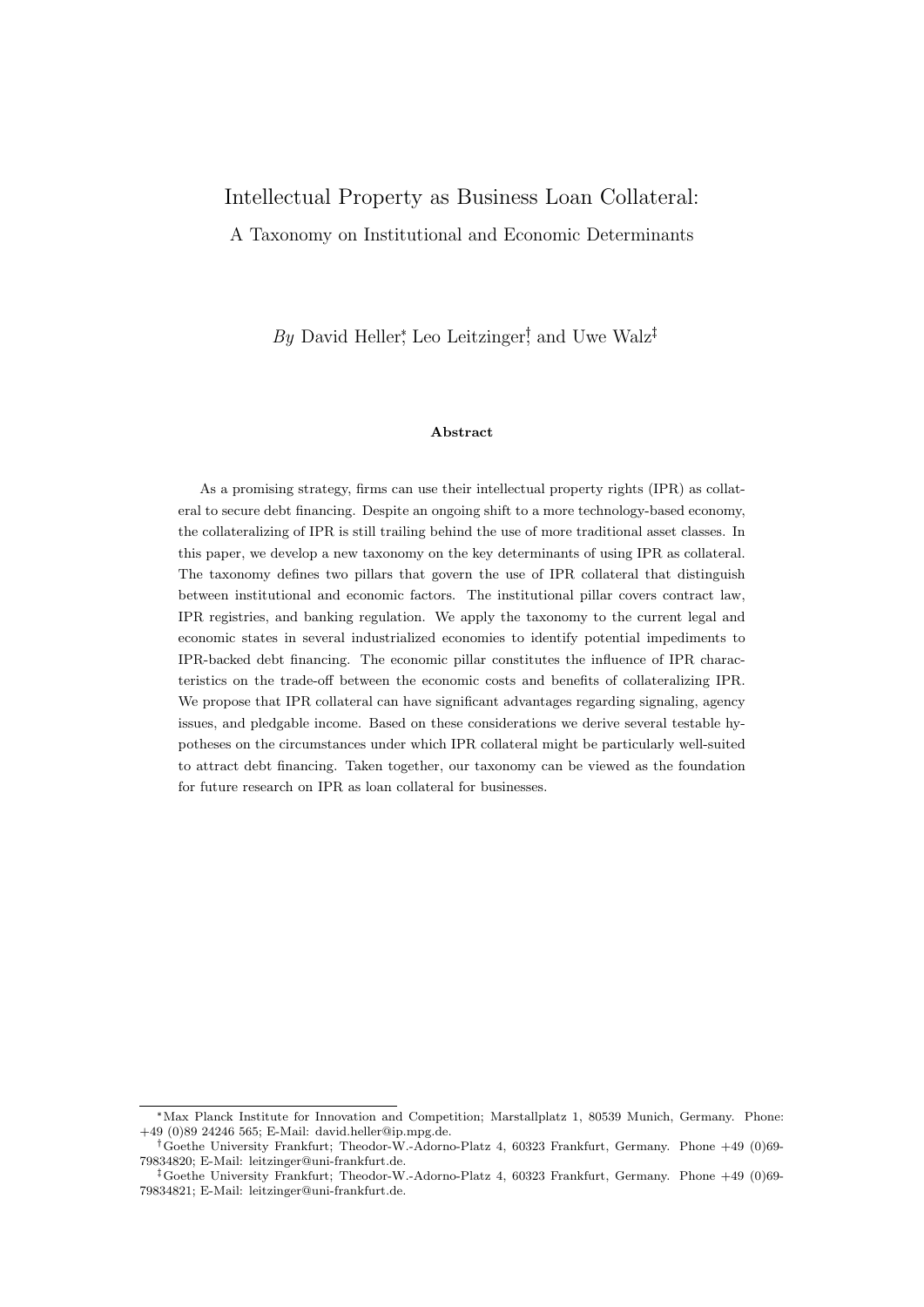## 1 Introduction

The global economy in the early twenty-first century was marked by an increasingly dominant role for technology-based firms, whose values largely consist of intangible assets (e.g., [Brynjolfsson](#page-22-0) [et al.](#page-22-0) [2021;](#page-22-0) [Dell'Ariccia](#page-22-1) et al. [2021\)](#page-22-1).<sup>[1](#page-1-0)</sup> Despite this development, tangible assets thus far have remained as the most common mode to secure external financing and in particular bank loans (e.g., [Falato](#page-22-2) et al. [2020\)](#page-22-2). Hence, the question arises of whether and how the use of intangible assets, in particular intellectual property rights (IPR), as collateral for business loans can catch up with the traditional use of tangible assets.

In principle, pledging IPR as loan collateral provides firms with an additional source of financing, especially when other collateral is absent. Improving access to financing may form important incentives to obtain IPR particularly for small and medium-sized enterprises (see, e.g., [Graham](#page-22-3) et al. [2009;](#page-22-3) [EPO](#page-22-4) [2017\)](#page-22-4). They are generally considered to have relatively limited access to external sources of financing [\(Berger and Udell](#page-22-5) [2006\)](#page-22-5). The recent empirical evidence on US firms has indicated that certain borrowers are indeed able to use their patents and trademarks as loan collateral [\(Mann](#page-23-0) [2018;](#page-23-0) [Hochberg](#page-23-1) et al. [2018;](#page-23-1) [Graham](#page-23-2) et al. [2018\)](#page-23-2). Yet, the market for IPR-backed loans is still underdeveloped and only a small share of the firms with IPR actually borrow against it (e.g., [Kieninger](#page-23-3) [2020\)](#page-23-3). This is particularly puzzling against the backdrop of the increasingly dominant role of intangibles in firm value. In the absence of specific frictions, it should be most effective for rational agents to deploy their most valuable assets to obtain financing.

In this paper, we develop a new taxonomy on the determinants of collateralizing IPR to better understand the obstacles to more active use of IPR as collateral in lending. The taxonomy defines institutional and economic pillars that are the basis for IPR as collateral. The institutional pillar contains three different elements: contractual law, IPR registries, and bank regulation. The first element defines the contractual law framework; it governs the legal transfer of IPR while leaving the usage right with the lender. The second element aims to strengthen the underlying property right and enhance the transparency of its potential transfer from the borrower to the lender. The third element defines the costs of lending via banking regulation. The economic pillar constitutes the joint influence of IPR and industry characteristics on the trade-off between the economic costs and benefits that firms face when using IPRs as collateral. We argue that these pillars need to surpass a certain threshold in order to enable the occurrence of IPR-backed loans.

We apply the taxonomy to analyze the potential reasons for the relatively low prevalence of IPR-backed loans. We choose the German legal system as a starting point and then compare our findings to Japan, the US, and France. By doing this, we account for institutions that vary across countries. Our results show that these four legal regimes provide the basic requirements

<span id="page-1-0"></span><sup>1</sup>For example, intangible assets comprised an estimated 90% of S&P 500 market value in 2020 that was significantly higher than in 2000 (80%) or 1985 (32%) [\(Haskel and Westlake](#page-23-4) [2018\)](#page-23-4). This shift towards intangibles is not limited to large public corporations but also applies for small and medium-sized, private enterprises and even start-ups.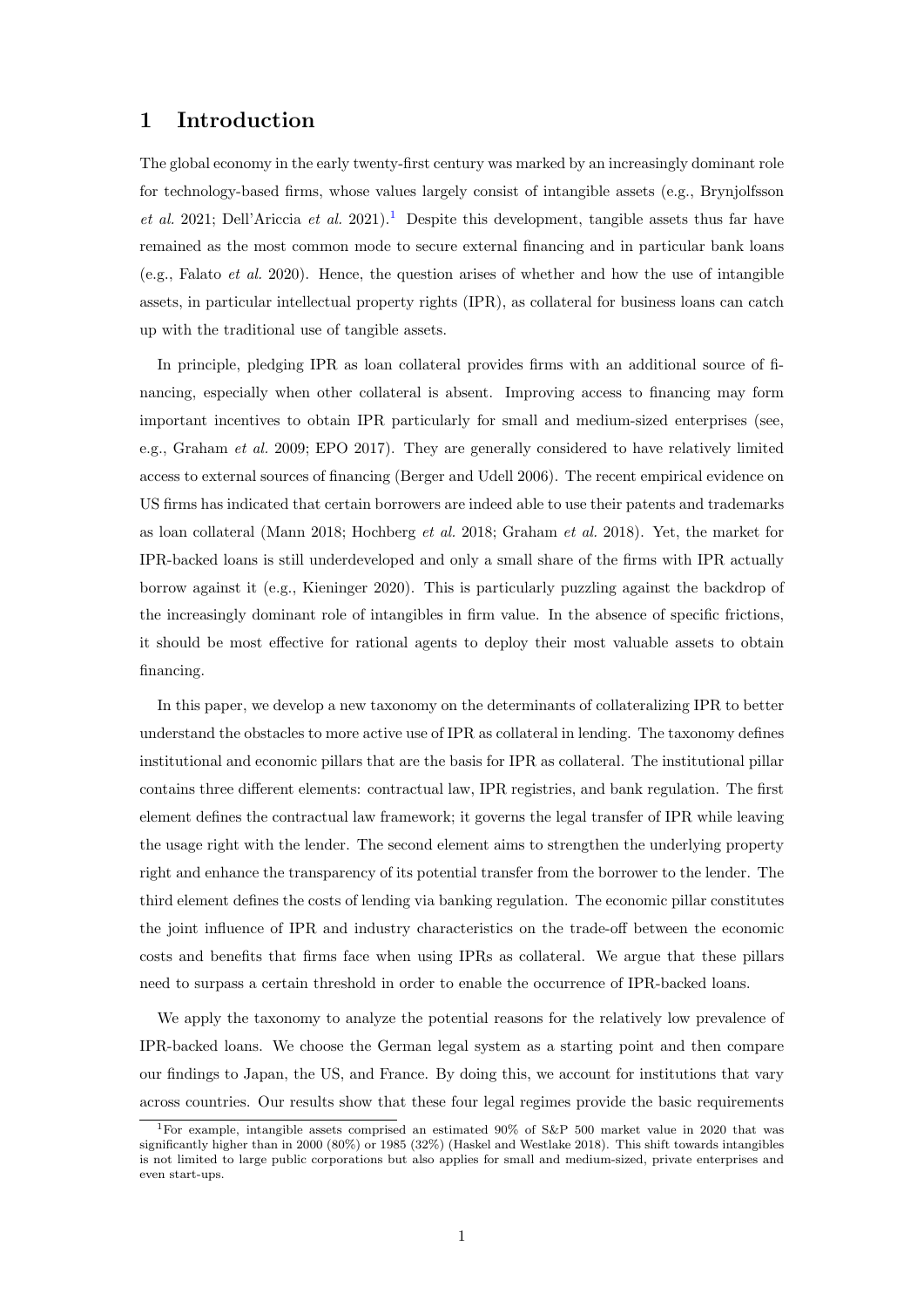for the collateralizing of IPR. At the same time, for each of them we observe specific frictions which potentially act as obstacles towards a more frequent use of IPR as collateral.

We identify the certification and validation roles of a public IPR registry to be of highest importance. Since lending is generally associated with asymmetric information (prior and after loan provision), the information provided by a public registry represents institutional support behind the loan agreements. In addition, we consider the international regulatory requirements for business loan providers as stipulated by the Basel III Accords, which affect the supply of loans. Our analysis shows that IPR does not fulfill the collateral eligibility criteria under Basel III. This failure means that IPR-backed loans are designated as unsecured loans, which potentially increases borrowing costs.

Next, we discuss the economic role of collateral in debt contracts by focusing on the benefits and costs to firms when pledging their IPR as loan collateral. Most importantly, IPR collateral may act as a signaling or screening device that aims to overcome informational asymmetries between the lender and the borrower in which the IPR's value to the borrower matters. Furthermore, IPR collateral may compensate for a lack of other sources of pledgable income that makes the value of the IPR to the lender decisive. In contrast, the main costs of using IPR as collateral come from low redeployability, high valuation costs, and high liquidation costs (i.e., high transfer costs in case of default).

We deliver new and fundamental insights to the emerging academic literature on the use of IPR as loan collateral. The few other studies that empirically assess the use of IPR loans focus on single IPR types in very specific settings. For instance, [Mann](#page-23-0) [\(2018\)](#page-23-0) investigates the use of patents as loan collateral for a sample of large listed US corporations. [Hochberg](#page-23-1) et al. [\(2018\)](#page-23-1) study the collateralizing of patents by start-ups backed by venture capital in three tech industries. [Graham](#page-23-2) et al. [\(2018\)](#page-23-2) show that US firms may also use trademarks as loan collateral. In contrast to these studies, we have a complementary and much more fundamental goal in this paper: we develop a new taxonomy for the determinants of IPR-backed loans. This taxonomy covers central cornerstones that govern the use of IPR as loan collateral, that is, institutional and economic determinants.

With this paper, we provide a number of key contributions. First, we introduce a new taxonomy on the key determinants of collateralizing IPR. Second, our analysis demonstrates and evaluates the current state of these determinants in several countries. Third, we draw main policy conclusions and set up a number of hypotheses on the prevalence of collateralizing IPR. We hope to stimulate the discourse among policymakers, practitioners, and academics about the modernization of bank lending in line with an increasingly technology-driven economy. Our taxonomy can be viewed as the foundation for future research on IPRs as business loan collateral.

The paper is structured as follows: In Section [2,](#page-3-0) we define different IPR types, the principle benefits of loan collateral, and provide statistics on the actual use of IPR collateral. In Section [3,](#page-5-0) we define the institutional and economic pillars of our framework. We discuss these pillars in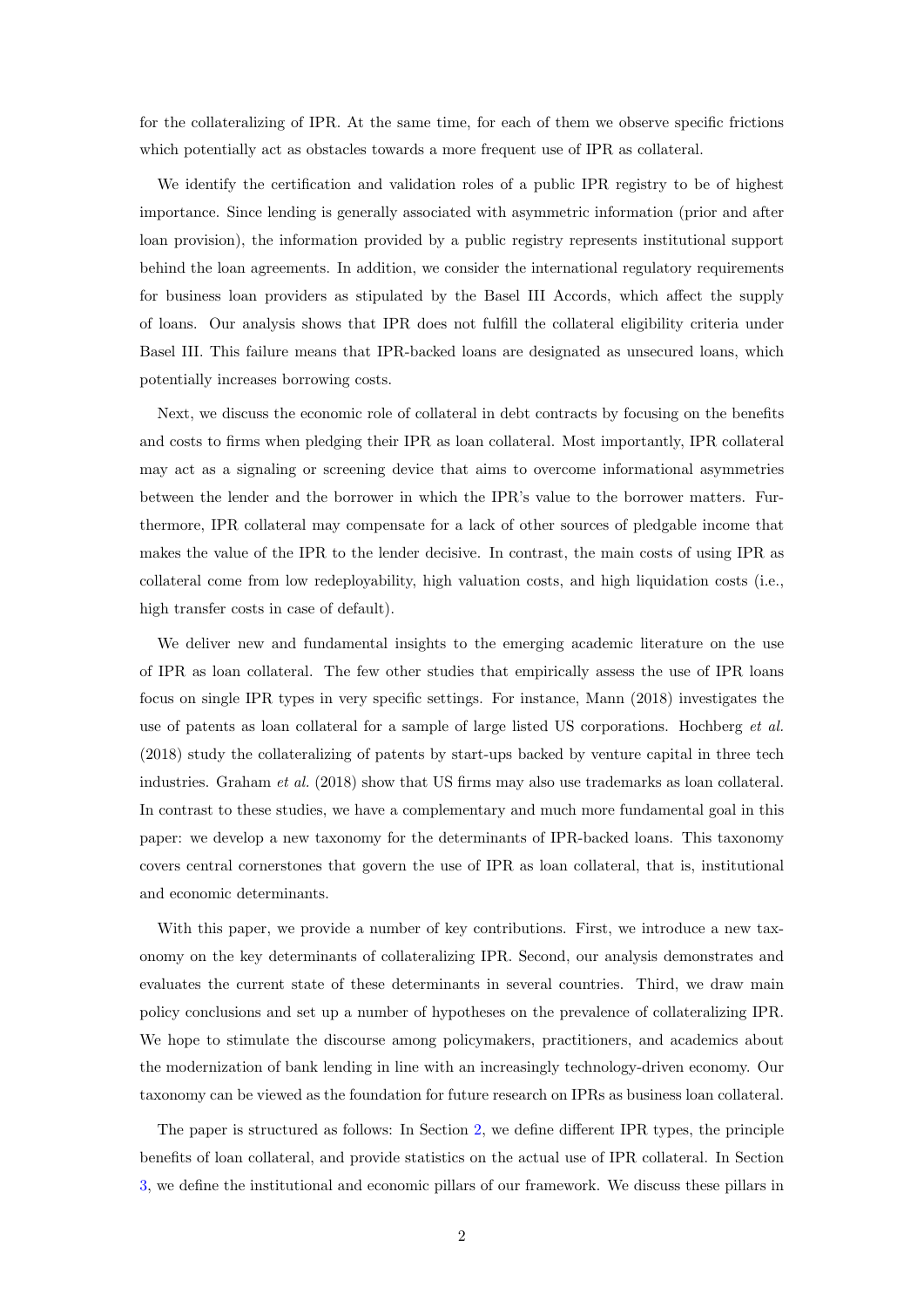Section [4.](#page-8-0) In Section [6,](#page-20-0) we summarize our main findings, provide a number of policy implications and hypotheses that set the stage for future research.

### <span id="page-3-0"></span>2 Intellectual property rights and their use as collateral

### 2.1 Intellectual property: definition and relevance

IPR can be distinguished based on differences regarding the underlying subject of protection. Our analysis focuses on the four most common types of IPR: trademarks, patents, designs, and copyrights. Table [1](#page-25-0) specifies the fundamental criteria of and differences in these types. All IPR types grant their owner an exclusive legal right to use the protected object, product, service, or technology. Their common denominator is to promote economic activity in terms of inventive processes (patents and copyrights) or product quality and differentiation (trademarks and designs). Hence, all IPR types serve as protection against unlawful use or dissemination. As such, the protected subject receives a legal right of ownership and use once it is approved by competent authorities. In turn, these rights can be deployed - in principle - in any market transaction. Yet, IPR types differ with respect to their subject matter as well as other central aspects; such as i) the requirements for obtaining the respective rights, ii) the administrative steps that are required to activate protection, and iii) the duration of protection. These differences might have direct implications for the use of the respective IPR as collateral.

### - Insert Table [1](#page-25-0) here -

To illustrate the relevance of IPR-intensive industries for economic activity, Figure [1](#page-27-0) shows the contribution of IPR-intensive sectors to GDP in the US, Korea, Great Britain, Germany, France, and the EU28 countries as a whole. In these countries, IPR-intensive sectors constitute between 38% and 45% of GDP. Among this, trademark-intensive sectors are the biggest contributor, followed by patent-intensive sectors. Yet, there is a substantial variation in the degree of importance across countries. In Europe and the US, trademark-intensive sectors account for 35% to 40% of GDP, while in Korea it is 17%. Variation is similarly high in the contribution of patent-intensive sectors, but with a different pattern. Here, Korea and Germany (28% and 24%) have the most intensive patenting, while France and Great Britain have much less intensive patenting (13% and 11%). Overall, the smallest contribution to GDP comes from sectors with intensive copyrighting.

### - Insert Figure [1](#page-27-0) here -

### 2.2 IPR collateral: Descriptive evidence

Next, we demonstrate the actual use of IPR as loan collateral. There is an abundance of anecdotal evidence on the use of IPR as loan collateral, yet the empirical evidence on this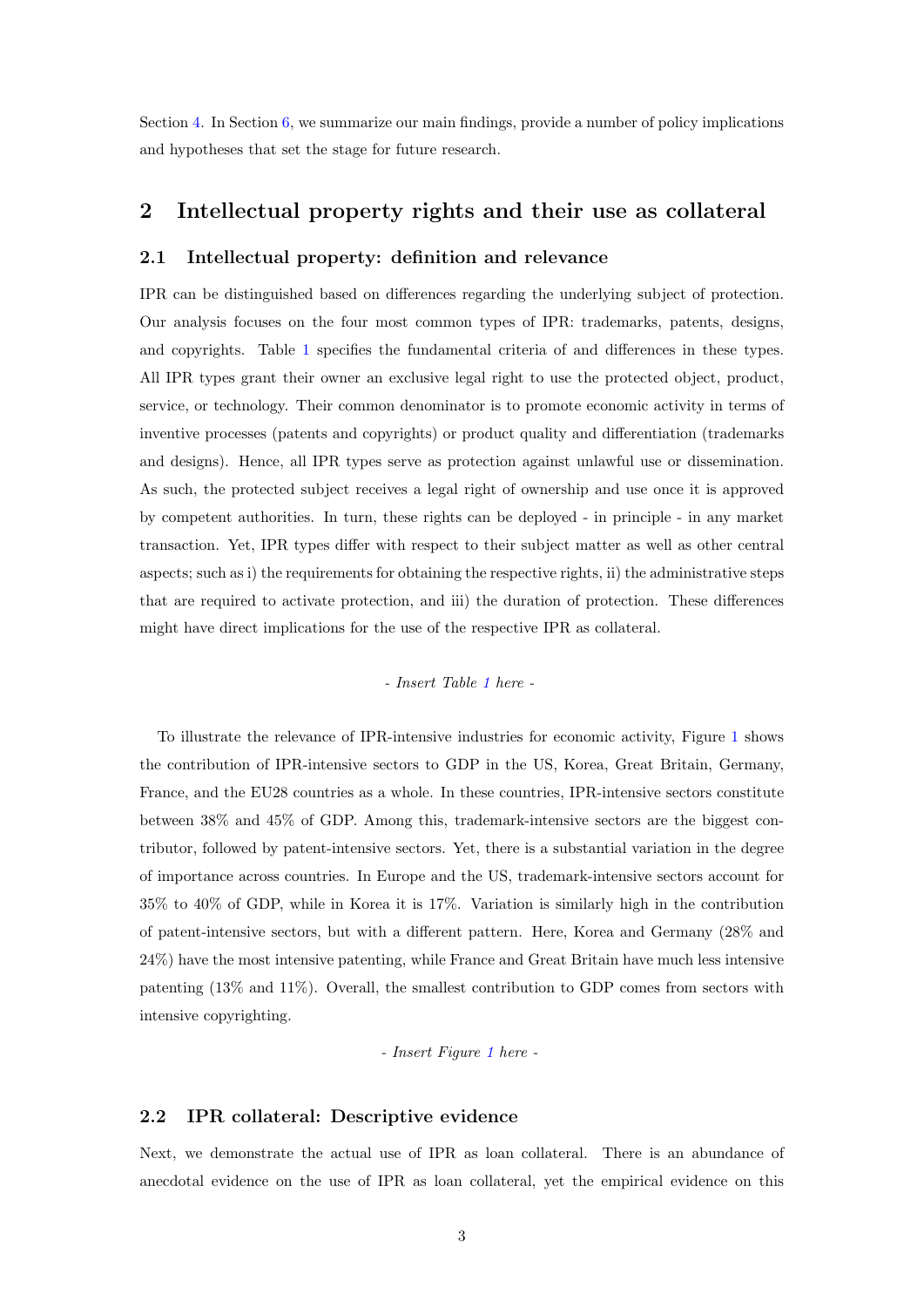practice is scarce. For the US, some studies show that specialized borrowers use patents as collateral in loan contracts [\(Mann](#page-23-0) [2018;](#page-23-0) [Hochberg](#page-23-1) et al. [2018\)](#page-23-1). Despite these valuable first insights, little is known about the use of non-patent IPR loans outside the US, and by more representative borrowers.[2](#page-4-0)

Obtaining aggregate statistics on the use of IPR as loan collateral is similarly difficult. As our analysis shows there is no obligation to report loan transactions in most jurisdictions worldwide. Plausibly, firms may decide not to publicly disclose the specificities of their loan contracts for strategic reasons. However, there are some exceptions such as several European countries (i.e., Belgium, Luxembourg, the Netherlands, Sweden, and France) where registration of IPR collateral is mandatory in the case of patents.

Because of the limited data availability on the actual use of IPR as loan collateral, we focus on the aforementioned European countries to exemplify the use of IPR collateral. Specifically, Figure [2](#page-27-1) displays the annual number of firms that pledge patents in the Netherlands, Sweden, and France for the years from 2000 to 2018. We focus on patents as one specific type of IPR due to the otherwise limited availability of data. Given the aggregate statistics, the inclusion of all types of IPR will likely yield much higher numbers. On average, about 120 firms from these three countries pledge patents per year. This number varies over time but no particular time trend can be observed for any of the countries.

### - Insert Figure [2](#page-27-1) here -

To put these numbers in perspective, we relate them to the total number of patents held by firms from these countries, using France as an example. In 2015, 44 different legal entities pledged a total of 897 patents. According to the World Intellectual Property Office [\(WIPO](#page-24-0) [2021\)](#page-24-0) a total of 16,468 patents were granted during the same year. Hence, the share of newly granted patents was 5.5%. However, this number was dwarfed by the stock of active patents that was in force in France during that year:  $520,069$ .<sup>[3](#page-4-1)</sup> Taken together, the descriptive statistics are in line with the observation that most lending still relies on more traditional modes of securitization which do not involve intangibles (e.g., [Falato](#page-22-2) *et al.* [2020;](#page-22-2) [Dell'Ariccia](#page-22-1) *et al.* [2021\)](#page-22-1).

### 2.3 The economic role of collateral

In principle, collateral is the claim of a lender (typically a bank) on the borrower's assets in case it defaults on the loan or files for bankruptcy [\(Tirole](#page-24-1) [2010\)](#page-24-1). This secured interest generally gives the lender priority over other creditors in claiming proceeds from the respective liquidated assets.

<span id="page-4-0"></span><sup>&</sup>lt;sup>2</sup>[Mann](#page-23-0) [\(2018\)](#page-23-0) considers large, public firms that commonly have preferable characteristics to obtain external financing. [Hochberg](#page-23-1) et al. [\(2018\)](#page-23-1) study venture capital-backed start-ups from distinct technology sectors. [Graham](#page-23-2) [et al.](#page-23-2) [\(2018\)](#page-23-2) demonstrate the use of trademarks as loan collateral but provide mostly descriptive evidence. Furthermore, the literature remains silent on the actual mechanisms and determinants for such practices.

<span id="page-4-1"></span><sup>3</sup>These relatively small numbers are comparable to other major IPR-intensive economies, such as Japan. Data provided by the Japanese Patent Office shows that the number of patent pledges was between 120 and 193 for the years 2012 and 2017, respectively [\(Hara and Haga](#page-23-5) [2020\)](#page-23-5).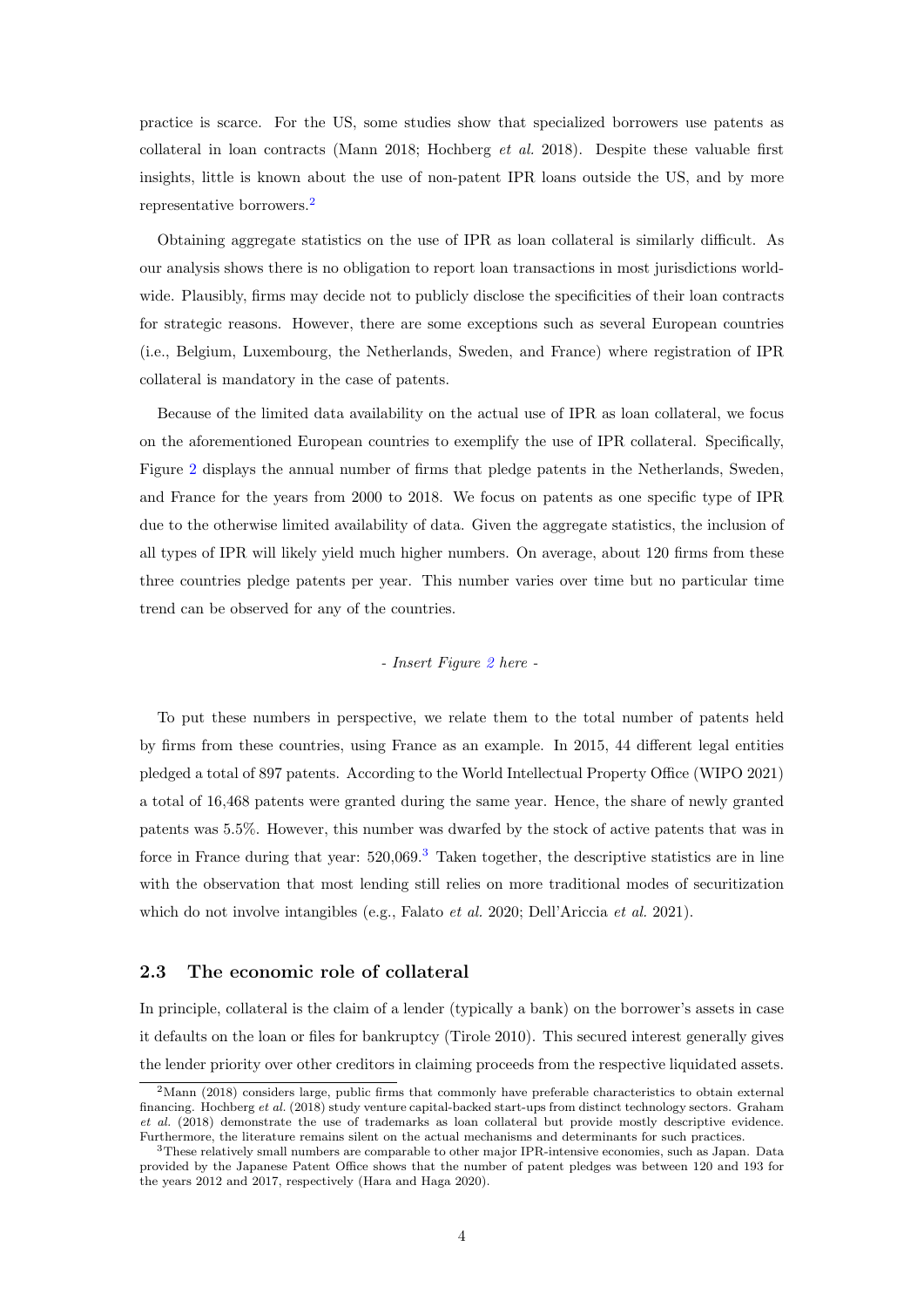For the lender, interest payments are cash flows obtained from borrowers. Hence, collateral can be viewed an alternative source of loan repayment if the borrower is not able to cover the interest payments from other sources, in particular its operations. In economic terms, collateral thus reduces the cash flow risk of the lender. Thus, if a borrower has no collateral, then lenders may not be willing to provide a loan or may demand higher interest rates. Therefore, the provision of collateral is one way of improving access to external debt financing. Providing pledgeable income to the lender improves the borrower's conditions to secure funding.

The functioning of collateral can best be described as an additional source of information (see Boot *[et al.](#page-22-6)* [1991\)](#page-22-6). There is no need for collateral when the information between borrowers and lenders are perfectly symmetrical and both parties can use the potential collateralizable asset to the same extent. $<sup>4</sup>$  $<sup>4</sup>$  $<sup>4</sup>$  It follows that lenders use collateral to overcome asymmetric information.</sup> Hence, the decisive question is to what extent collateral may mitigate this problem. At the same time, collateral can also be the source of informational asymmetry. Both factors are particularly relevant in the context of IPR collateral, because here the question is to what extent IPR introduces additional frictions by itself.

### <span id="page-5-0"></span>3 A taxonomy on the determinants of IPR-backed loans

In this section, we introduce the taxonomy on the determinants of collateralizing IPR. Our framework consists of two pillars as illustrated in Figure [3:](#page-28-0) one institutional and one economic. The institutional pillar consists of three elements: 1) contract law, 2) IPR registries, and 3) international regulation in banking. The economic pillar contains the characteristics of IPR which affect the economic cost-benefit analysis of IPR as collateral. The two pillars reflect the necessary but not sufficient factors that need to reach a minimum threshold in order for IPR to be a suitable means of collateral.

### - Insert Figure [3](#page-28-0) here -

Both pillars rely on the general legal framework as their foundation. We consider the legal framework as the broad basis that ultimately allows the use of IPR as loan collateral. Only with an adequate legal setting in place are these types of transactions possible because loan contracts are private agreements between two or more parties. Furthermore, if the law prohibits the use of specific asset classes as collateral, then there is no market for these assets. Hence, the fundamental legal framework is a prerequisite for lending that uses IPR as collateral, in particular, once they discriminate between collateral assets.

<span id="page-5-1"></span><sup>4</sup>This use illustrates that full information is not a necessary condition here. It is sufficient that borrowers and lenders have similar expectations on the distribution of a projects returns, and the returns from the collateralized assets are stochastic (see also [Jimenez](#page-23-6) et al. [2006\)](#page-23-6)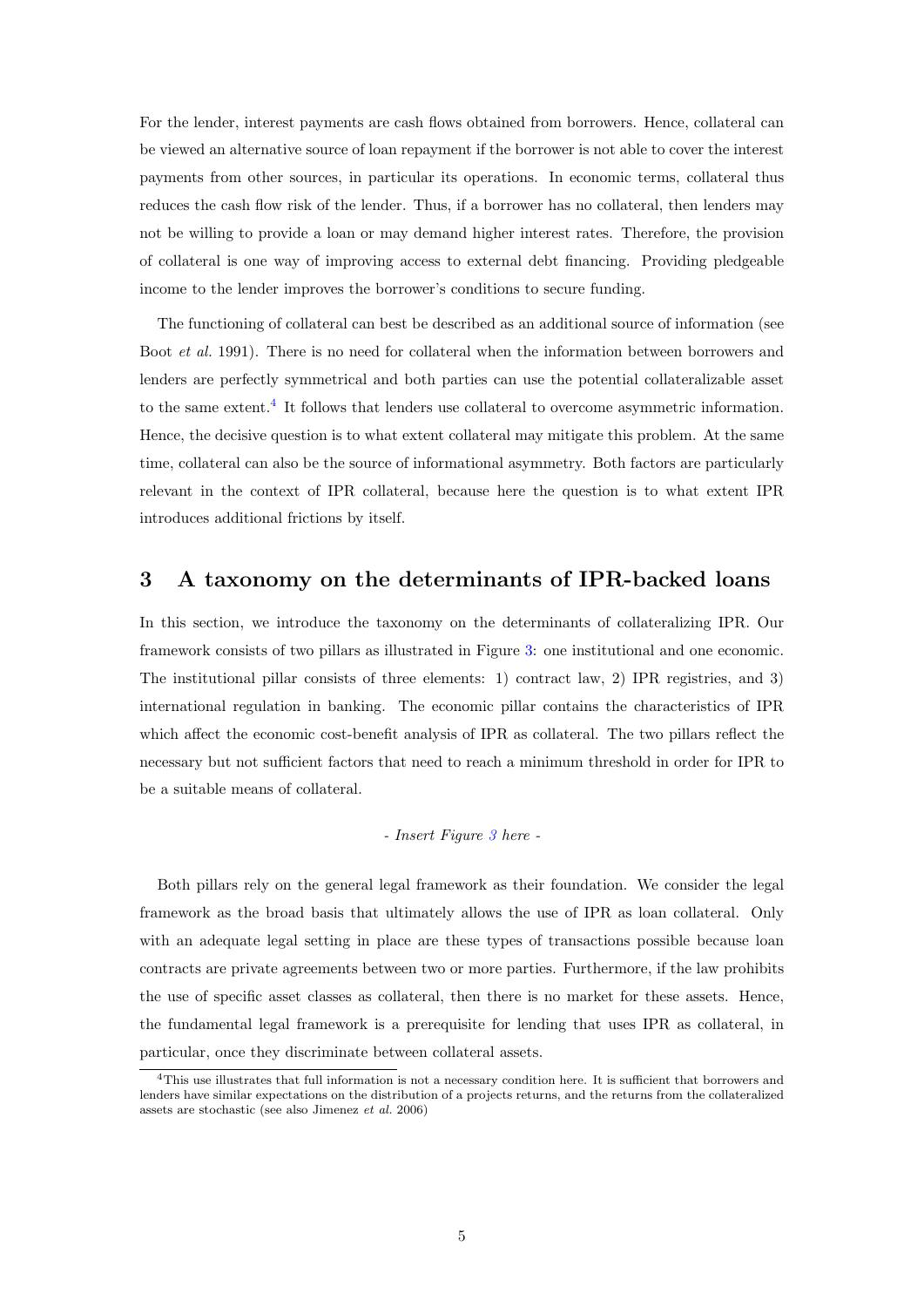### 3.1 Pillar I: Institutional determinants

We define three elements which constitute the institutional pillar as illustrated in Panel B of Figure [3:](#page-28-0) contract law, public registers, and banking regulation. In our view, these elements define the important dimensions to consider when collateralizing IPR. These dimensions relate to features most directly related to borrowers and lenders but principally, they concern all stakeholders. Additionally, we can distinguish between direct and indirect implications of institutions. Without claiming completeness, we consider these institutional elements as important complements for the use of IPR as loan collateral. As opaque and uncertain assets, IPR are prone to incompleteness in contract law, registration requirements, and banking regulation.<sup>[5](#page-6-0)</sup> Hence, we argue that these institutional factors are particularly important in the context of IPR, despite their applicability for other non-IPR collateral assets. In the following, we describe these three elements in more detail.

Contract law: Institutions are important in a very direct way because they steer the interactions of stakeholders. Most importantly, ownership rights need to be clearly defined. Specifically, domestic contract law provides the legal framework for private loan contracts which allow the use of specific asset classes as collateral. This law directly affects the relationship of borrowers and lenders in a loan contract by defining rights and obligations. For example, more precise contract law defines specificities regarding the collateralizing of IPR that facilitates the establishment of the contract between borrowers and lenders. In contrast, poor institutions fail to define specific aspects of contract law which introduces additional transaction costs.

For these reasons, we investigate to what extent does contract law help or impede the provision of loans that have IPR as collateral by considering different layers of the national legislative systems. This consideration includes aspects related to the establishment of the respective loan contracts and their termination. The potential limitations in contract law involve two factors: a lack of specific rules and incomplete contracts.

Public registry: A major friction in debt financing is information asymmetries between borrowers and lenders (e.g., [Hall and Lerner](#page-23-7) [2010\)](#page-23-7). Information provided by trusted institutions are important as they can indirectly steer the collateralizing of IPR by influencing these asymmetries. Specifically, we focus on IPR offices as the key intermediary to communicate reliable and standardized IPR-related information to the public. This way, they can reduce information asymmetries. Access to this information induces transparency regarding the present and past statuses of an IPR. A timely and mandatory registration enhances the monitoring of IPR collateral prior and during the loan contract. In some IPR offices, this information includes details

<span id="page-6-0"></span><sup>5</sup>To illustrate the applicability of these dimensions, consider the following example of the asset class that is most typically used as loan collateral: real estate. Contract law clearly defines the use of real estate as loan collateral, including an encompassing description of the rights and duties throughout the processes of establishing, maintaining, and resolving a loan agreement. Second, economies with a developed banking system typically have land registries to which both potential lenders and borrowers have access and which comprise up-to-date information on the assets' legal status. Third, according to international banking regulation, loans that are secured with real estate enjoy a pre-defined status as collateralized loan that defines lenders' opportunity costs of providing such loans. In the following, we describe these three elements in more detail.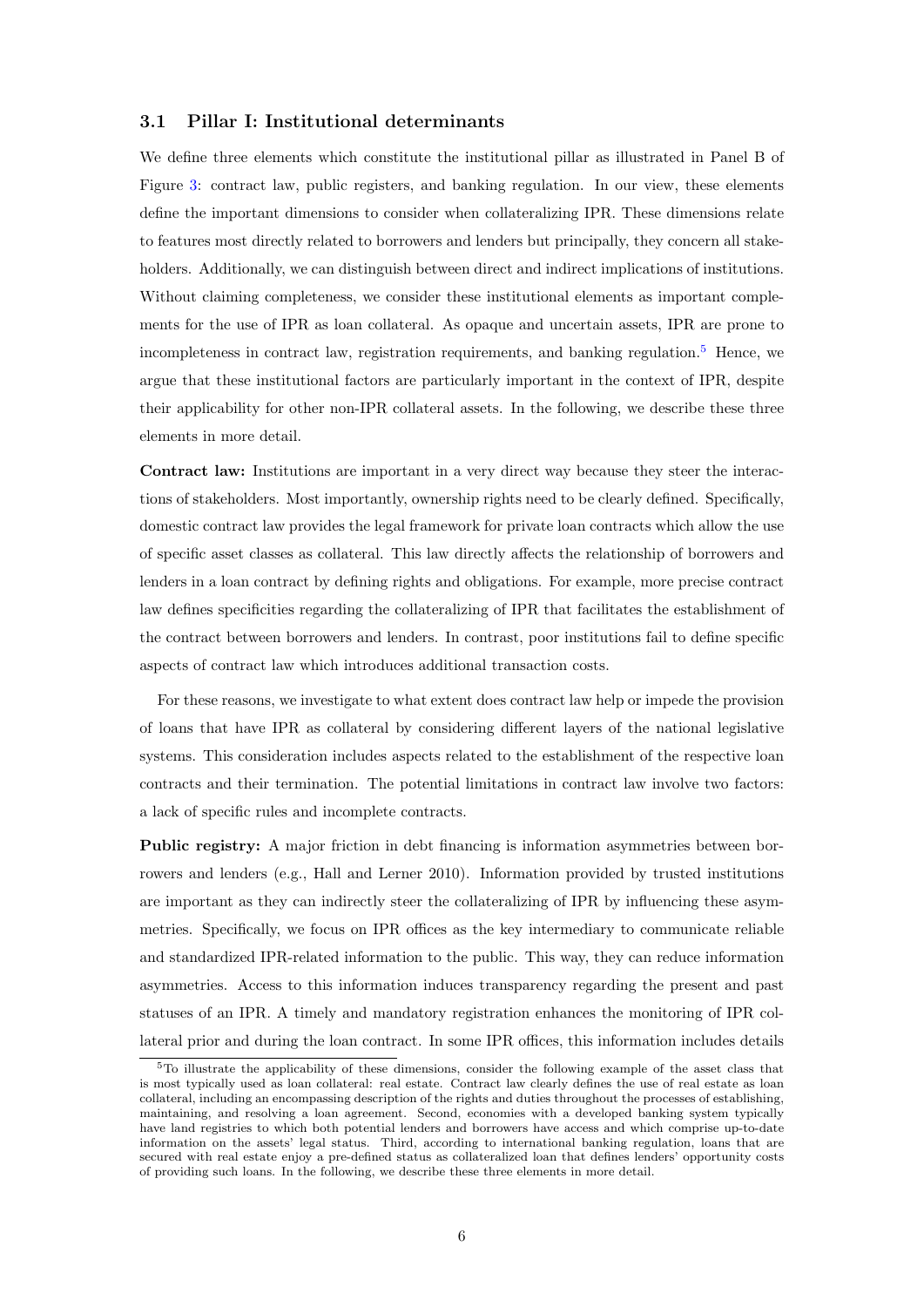regarding the collateralizing of IPR. Therefore, institutions may be a valuable intermediary for collecting, processing, and communicating information via standardized repositories.<sup>[6](#page-7-0)</sup>

Banking regulation: Institutions can shape the opportunity costs of IPR regarding the supply of and demand for loans. That is, bank regulatory rules have a potentially strong influence on the prevalence of certain types of loan collateral, since they affect the cost of lending. Banking regulation subjects banks to a set of rules, restrictions, or guidelines. Capital requirements are regulatory standards for banks that determine via capital requirements rules (e.g., [Demirguc-](#page-22-7)[Kunt](#page-22-7) et al. [2013\)](#page-22-7) how much capital bank lenders have to withhold for different types of collateral. All else being equal, higher capital costs reduce banks' expected return on a loan and thus affect the supply of loans. Similarly, higher capital costs may lead to higher interest rates which reduce the demand for loans [\(Thakor](#page-24-2) [1996;](#page-24-2) [Fraisse](#page-22-8) et al. [2020\)](#page-22-8). For these reasons, changes in capital requirements translate into a change in the opportunity costs for IPR-backed loans, especially if the rules vary across collateral types.

### 3.2 Pillar II: Economic considerations

In addition to the institutional pillar, the weighting of economic benefits and costs of using IPRs as collateral in business loans is pivotal for explaining the actual use of IPR collateral. The second pillar reflects the extent to which IPR may undertake the role of collateral in business loans and its main economic obstacles. The use of IPRs as collateral has a number of distinct benefits that are related to their reliability and signaling strength. At the same time, distinct IPRs carry inherent characteristics which are typically associated with higher costs in the context of loan contracts, such as a relatively high degree of uncertainty. The three main IPR characteristics at the core of the economic cost-benefit trade-off are the following: the ability to redeploy IPRs which is closely related to the asset-specificity of the respective IPR, uncertainty around the definition of IPRs as well as the scope of uncertainty (see also [Gans](#page-22-9) *et al.* [\(2008\)](#page-22-9)). Overall these benefits and costs result in specific settings which are especially conducive to the application of IPR as collateral but also to contexts in which they may clearly face limits.

Furthermore, these economic considerations are distinctively different the other pillar with regard to one specific characteristic; that is, the economic benefits and costs are endogenously determined by the institutional factors in the first pillar. More explicitly, in our taxonomy we propose that the institutional determinants directly affect the economic determinants, while the reverse is not necessarily true, that is, at least in the short- to medium-term. For example, institutions may directly affect the degree to which an asset can be redeployed but different degrees do not directly affect the design of institutions. As a consequence, direct changes in the IP law concerning the institutional framework - intentionally or unintentionally - translate into changes in the economic benefit-cost analysis on the feasibility of the use of IPR as collateral. While, as

<span id="page-7-0"></span> $6$ This is consistent with the literature showing that the public disclosure of IPR-related information through credible, standardized, and centralized institutions supports transactions in the market for ideas (e.g., [Gans](#page-22-9)  $et$  al. [2008;](#page-22-9) [Hegde and Luo](#page-23-8) [2018\)](#page-23-8).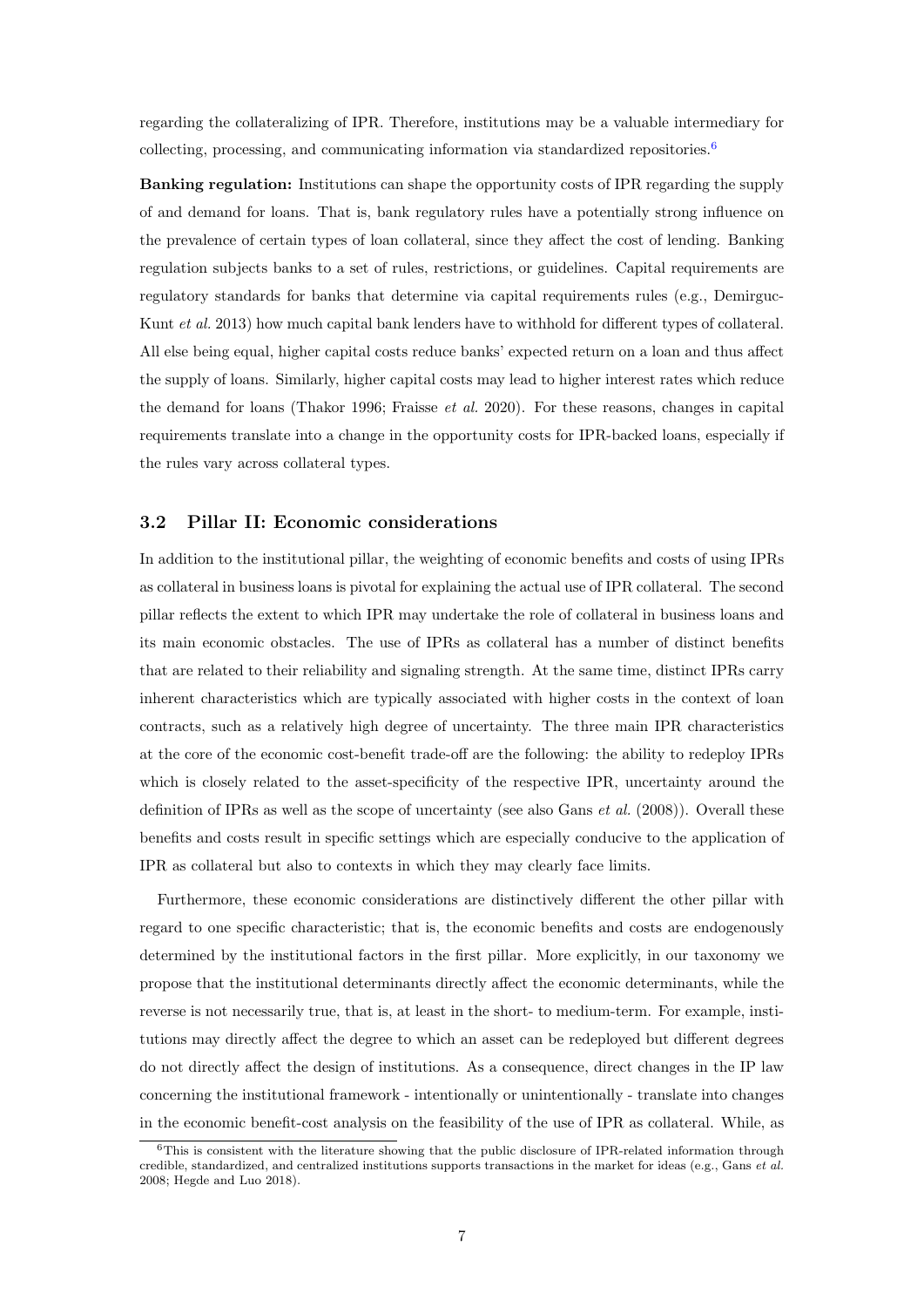such, both the institutional factors and the economic argument in favor of (or against) the use of IPR collateral resemble two equally important requirements for enabling the collateralizing of IPR, their interrelationship is not symmetric.

## <span id="page-8-0"></span>4 Application of the two-pillar taxonomy

In this section, we discuss our taxonomy in detail by applying it to actual characteristics in legal frameworks of major economies worldwide. If necessary, we focus on country-specific frameworks first and then use these insights to draw inferences on a more general level. Our goal is to describe the status quo along the dimensions of institutional settings that shape the loans with IPR as collateral as of today and the associated economic benefits and costs for market participants.

### 4.1 Pillar I: Institutional determinants

#### 4.1.1 Enabling IPR loans with domestic contract-law

Legal issues are tied to the country-specific legislative frameworks. We chose Germany as a benchmark scenario and subsequently compare our findings to other large industrialized economies: Japan, the US, and France. Germany is well-suited for benchmarking, because of its high IPR intensity (as illustrated in Section [2\)](#page-3-0), its strong banking-based focus, and the relatively high importance of German law for other legal regimes [\(Porta](#page-24-3) et al. [1998\)](#page-24-3). Comparing our benchmark findings to other major IPR-intensive economies is important to gain more detailed insights on whether and how the legal framework determines the use of IPR as collateral.

In Germany, the combination of the IP law with the general credit security law governs the framework for collateralizing IPR. There are two relevant approaches to securitize IPR: the pledge of rights and security assignments.[7](#page-8-1) For simplicity, we consider two party contracts between the IPR owners (the debtors) and a lending institution, which is typically a bank. In principal, German law provides relatively clear instructions for the establishment and resolution of IPR-backed loan contracts. It further formulates a general guidance for the time the loan contract is active. In the following, we discuss these three parts of a loan agreement separately.

Establishing a contract: The German system differentiates between the pledge of rights and the security assignment as the means to collateralize  $IPR<sub>1</sub><sup>8</sup>$  $IPR<sub>1</sub><sup>8</sup>$  $IPR<sub>1</sub><sup>8</sup>$  Both cases stipulate the use of trademarks, patents, utility models, and designs as loan collateral. Further, the borrower is able to continue using the IPR commercially throughout the entire duration of the contract.

Despite these commonalities, the two securitization modes are based on two different legal

<span id="page-8-1"></span><sup>7</sup>Further, there are also two other forms in which the IPR is only indirectly used as loan collateral. The first form is a security usufruct in which a person or group of persons uses the real property (often land) of others. However, this scheme is only applicable in a very limited number of jurisdictions, for example, Germany, France, or parts of the US. As a second alternative, security licenses can be applied to collateralize IPR. In this approach, royalty payments are securitized but not the IPR itself.

<span id="page-8-2"></span><sup>8</sup>As with any kind of private contractual agreements, specific loan details can be individually determined between the parties involved. For the establishment and the resolution of IPR-backed loan contracts, German law provides relatively clear instructions. For the time the contract is active, German law maps out several rules as a rather general guidance.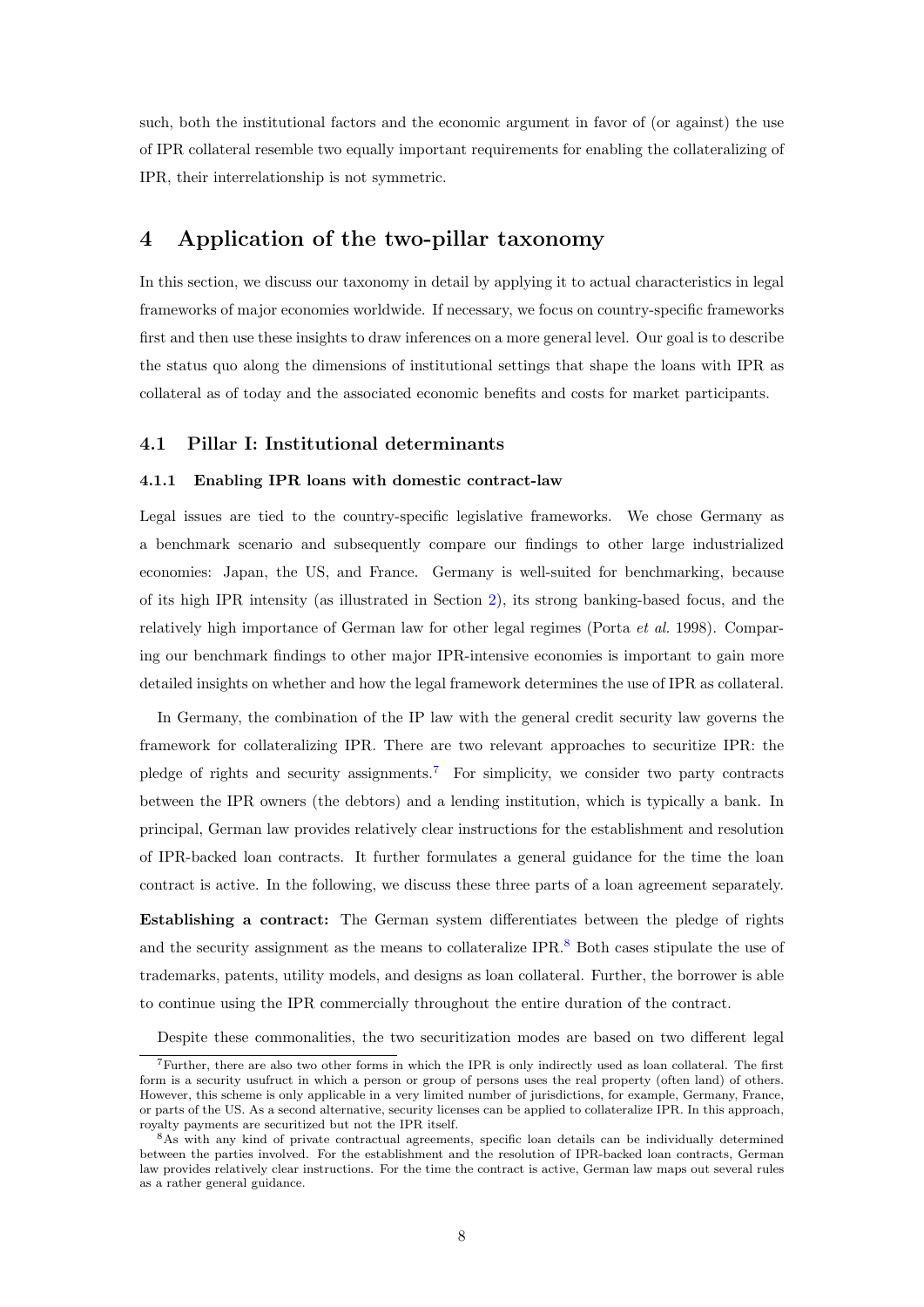concepts with distinct rights and duties. In particular, a pledge of rights is an accessory right in which a secured claim on the respective IPR is a necessary prerequisite. The borrower maintains ownership and control of the pledged IPR, while the lender is granted an exploitation right in the case of default. This control allows the borrower to autonomously decide about the appropriation of the IPR. For example, a borrower might use the pledged right in other licensing or loan contracts without asking for the permission from the lender.

In contrast, a security assignment establishes a so-called fiduciary relationship between the borrower and the lender. Specifically, in this legal concept the owner and holder are split apart such that the lender becomes the owner of the IPR, while the borrower remains its holder. This is important, as the borrower cannot autonomously decide about the appropriation of the IPR during the loan contract. In practice, it is common to back-license the IPR [\(Brinkmann](#page-22-10) *et al.*) [2020\)](#page-22-10), such that the borrower is still able to exploit the IPR independently from the lender.

Maintaining a contract: During the term of the loan contract, different responsibilities arise to maintain the status of the IPR for both the borrower and lender. In order to perpetuate an IPR, its holders have to pay reoccurring renewal fees. For a pledged IPR, the borrower is responsible for paying these maintenance fees and ensuring that the respective right does not lapse.<sup>[9](#page-9-0)</sup> Similar to the maintenance responsibilities, the borrowing entity is obliged to defend the IPR in the case of infringements. However, if the borrower does not fulfill these responsibilities, the lender is authorized to step in and pay the maintenance fees or defend the collateralized IPR in court. These rules apply for both the pledge of rights and the security assignment.

Resolving a contract: In most cases, a loan contract ends with its fulfillment by the borrower. This fulfillment results in a lapse of any exploitation rights (pledge of rights) or the release of the collateral (security assignment). In the case of default, several scenarios are possible. However, a common approach to collateralizing IPR is to add a post-default agreement to the private contract that specifies procedures and responsibilities in case of a loan default. If such an agreement is missing, German law governs certain aspects of the collateral. This arrangement applies for both the pledge of rights and the security agreement.

Legal scholars commonly differentiate between default in case of a borrower's insolvency and an outside insolvency default (e.g., [Picht](#page-23-9) [2018;](#page-23-9) [Brinkmann](#page-22-10) et al. [2020\)](#page-22-10). The two cases differ with respect to the cause of the default. Borrowers file for insolvency if they are unable to pay their debt since the borrowers' liabilities exceed their assets. An outside insolvency default could occur due to insufficient liquidity on the borrower's side or for strategic reasons. The latter happens for example if the value of the collateral falls drastically below the credit amount (see, e.g., [Guiso](#page-23-10) et al. [2013\)](#page-23-10).

In case of insolvency, the collateral is transferred to a trustee. The task of the trustee is to liquidate the collateralized assets and eventually repay the lender by using those proceeds. From

<span id="page-9-0"></span><sup>&</sup>lt;sup>9</sup>This applies to all IPR types, irrespective of the specific obligation that perpetuates the right. For example, a trademark owner has the responsibility to continue using its trademark, since its validity may eventually lapse if it has not been used within a certain time span, such as five years in the US.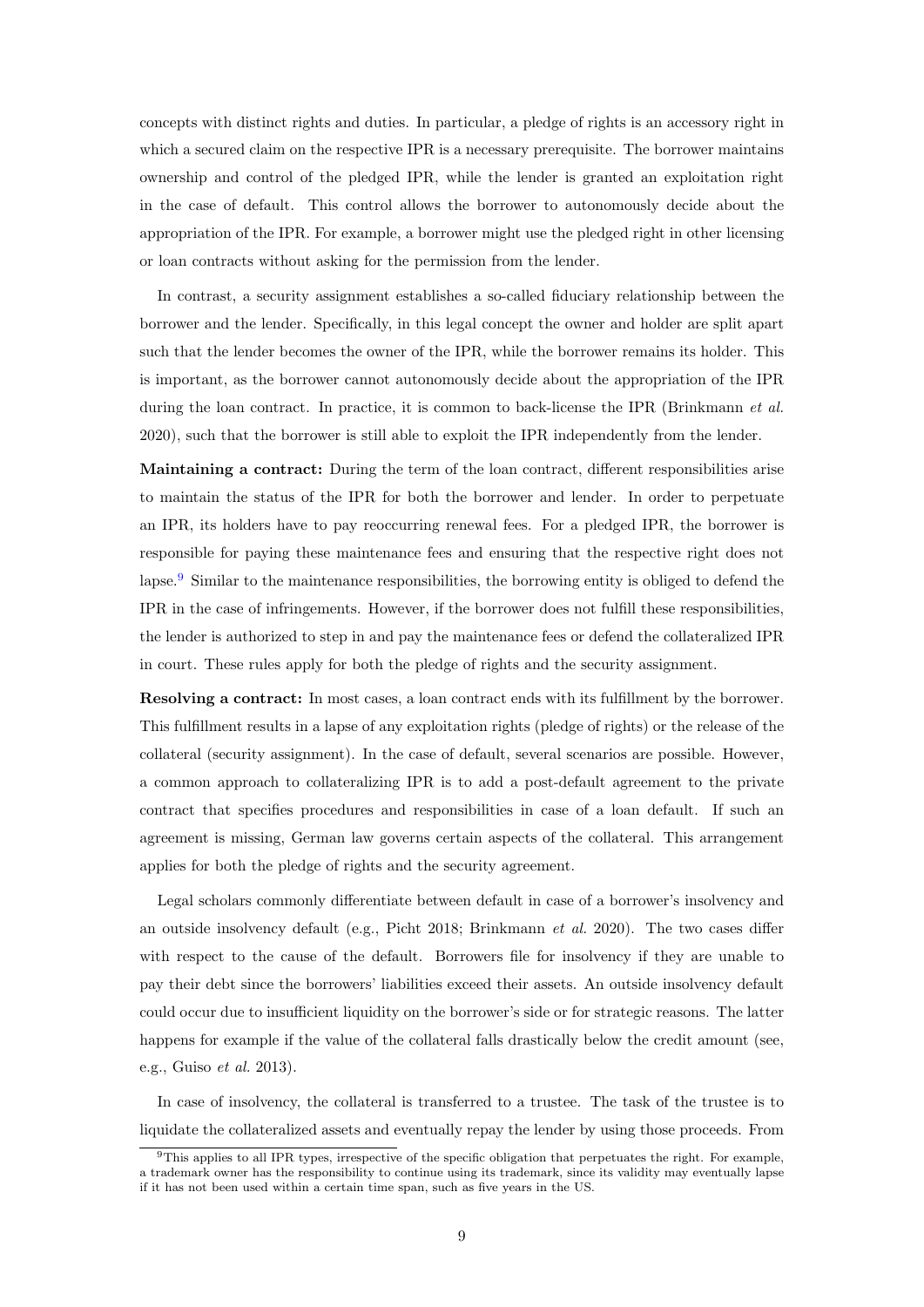a legal perspective, there has not been a clear definition of whether the trustee or the creditor gains the IPR [\(Brinkmann](#page-22-10) *et al.* [2020\)](#page-22-10). This differentiation may be important as it determines whether the trustee or the loan provider has the right to decide how to further proceed with the IPR collateral. Specifically, the appointed party can decide on whether, how, and to whom the respective IPR should be sold. In practice, a common approach to mitigate this issue is that trustees and lenders specify a separate contract which governs these aspects in case of insolvency.

An outside insolvency default in a pledge of rights leads to a public auction of the IPR if not otherwise specified in the private contract. The proceeds from auctions are intended to cover the lenders' claims. Because the mean of collateral realization is codified by law, the lender cannot freely decide how to appropriate the collateral. This is often considered a weakness of the pledge of rights relative to the security assignment that does not incorporate such a standardized approach [\(Brinkmann](#page-22-10) et al. [2020\)](#page-22-10).

To sum up, the German legal framework is defines relatively precisely the establishment and resolution of IP-backed loan contracts as well as rights and duties for the time the contract is active. The parties involved can chose among two distinct ways of collateralizing IPR, namely the pledge of rights and the security assignment, allowing them to choose the strategy that is more appropriate for their needs. As an important element, the law allows the original owner to continue the exploitation of the IPR throughout the loan contract. This reduces the costs of engaging in IPR-backed loan agreements and, in principle, provides the ground for these transactions. Yet, the two-track system introduces certain inefficiencies, since potentially confusing security devices constitute indirect transaction costs (see [Nguyen](#page-23-11) [2014\)](#page-23-11).<sup>[10](#page-10-0)</sup> As another flaw, the disposal right in an insolvency scenario is still an unresolved issue in Germany. A standardized procedure could strengthen IP-backed lending by decreasing uncertainties as well as the associated transactions costs.

Comparing Germany with Japan, USA, and France: As a next step, we assess the key commonalities and differences of the German legal framework and IPR collateral laws in three other IPR-intensive economies, Japan, the US, and France, regarding both the establishment and the resolution of the loan contract. In principle, IP laws worldwide have been aligned to some extent over the past decades.<sup>[11](#page-10-1)</sup> Despite these harmonization efforts, some significant differences prevail [\(Hall and Helmers](#page-23-12) [2019\)](#page-23-12) which might be relevant to using IPR as collateral. Therefore, to assess the effectiveness of IPR collateral laws, a comparison of different legal regimes is essential. Table [2](#page-26-0) provides an overview of the legal frameworks regarding the use of IPR as collateral in the four jurisdictions discussed in this paper. See [Kieninger](#page-23-3) [\(2020\)](#page-23-3) for a comprehensive overview on IPR security laws worldwide.

#### - Insert Table [2](#page-26-0) here -

<span id="page-10-0"></span> $10$ Notably, this issue is not specific to IPR collateral but applies to all forms of secured debt transactions. For more details on this, see [Levitin](#page-23-13) [\(2013\)](#page-23-13).

<span id="page-10-1"></span><sup>&</sup>lt;sup>11</sup>For example, the American Inventors Protection Act (AIPA) was a major alignment of the US patent system enacted in 1999. Within Europe, the 2004 EU Enforcement Directive constituted a major legislative change that harmonized IPR law across member states.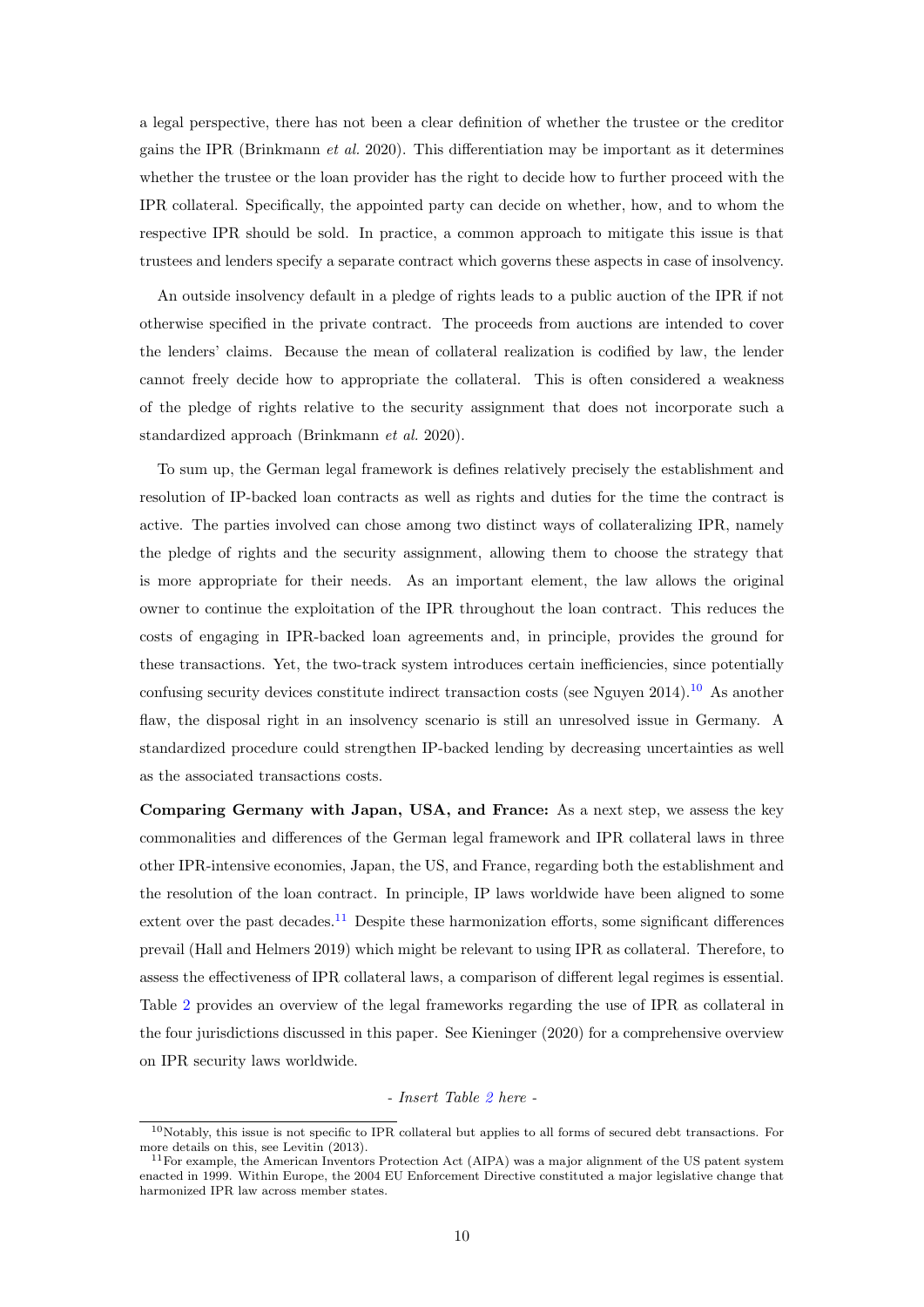In general, Japanese law and German law are fairly comparable regarding the establishment and resolution of IPR loan contracts. Still, some notable differences exist with regard to the potential of collateralizing IPR. In Japan, it is generally possible to collateralize all forms of a registered IPR (trademarks, patents, utility models, and designs). Unlike in Germany, Japan also adds the use of copyrights as loan collateral. Similarly to Germany, the two legal approaches are the pledge and the security assignment [\(Hara and Haga](#page-23-5) [2020\)](#page-23-5). As an important difference, in Japan a firm cannot collateralize the right to obtain an IPR, i.e., IPR prior to its granting [\(Hara and Haga](#page-23-5) [2020\)](#page-23-5). In Germany, other European jurisdictions, and in the US, firms can use IPR as collateral prior to the grant. As a relevant side note, the Japanese Supreme Court has not yet faced a case where the security assignment of an IPR was disputed [\(Hara and Haga](#page-23-5) [2020\)](#page-23-5). Since it is governed by Japanese case law, the application of an IPR-backed security assignment could still entail a degree of uncertainty. Regarding the resolution of the loan contract, Japanese law does not demand a mandatory public auction (as in Germany) in the case of a loan default. IPR pledges are enforced privately and extrajudicially [\(Hara and Haga](#page-23-5) [2020\)](#page-23-5).

In the US, IPR collateral is governed by the general rules of the Uniform Commercial Code. Further, IPR-related aspects are determined by specific federal IP laws. With regard to security devices, the US is unique since it only allows for one approach to secured transactions. As such, it reduces transaction costs by avoiding the potentially confusing multiple security vehicles. Similar to the German and Japanese pledge of rights scheme, the borrower remains the owner of the asset during the time of the pledge, while the lender can seize the collateral once the borrower defaults. Just like in Japan but unlike in Germany, in the US all registered IPRs and copyrights can be collateralized in the US. In the case of a loan default, a lender becomes the new owner of the collateral and can freely decide on the future of the IPR.

The French law also allows the collateralizing of patents, utility models, designs, copyrights, and trademarks (except collective marks). To establish a loan contract, two security devices are common in France, which are fairly similar to the structures in Germany. First, it is common to pledge an IPR equivalent to the pledge of rights in Germany. As a second alternative, loan contracts can be set up as a fiducia. In a fiducia, the borrower transfers the ownership of the IPR to one or more fiduciaries, who act as a third party guarantee. If the borrowers repay the loans in full, they receive the ownership of the respective IPR again. However, if the borrower fails to fulfill the loan contract, the lender becomes the new owner of the collateralized IPR. The fiducia is similar to a security assignment in Germany with the key difference being the transfer of ownership to a third party (the fiduciary).

#### 4.1.2 Facilitating access to information: Public IPR registry

In this subsection, we apply the taxonomy to the second element of the institutional pillar, public registers. By providing information regarding past and present IPR pledges, institutions have the potential to determine the availability of information. In particular, IP offices are a valuable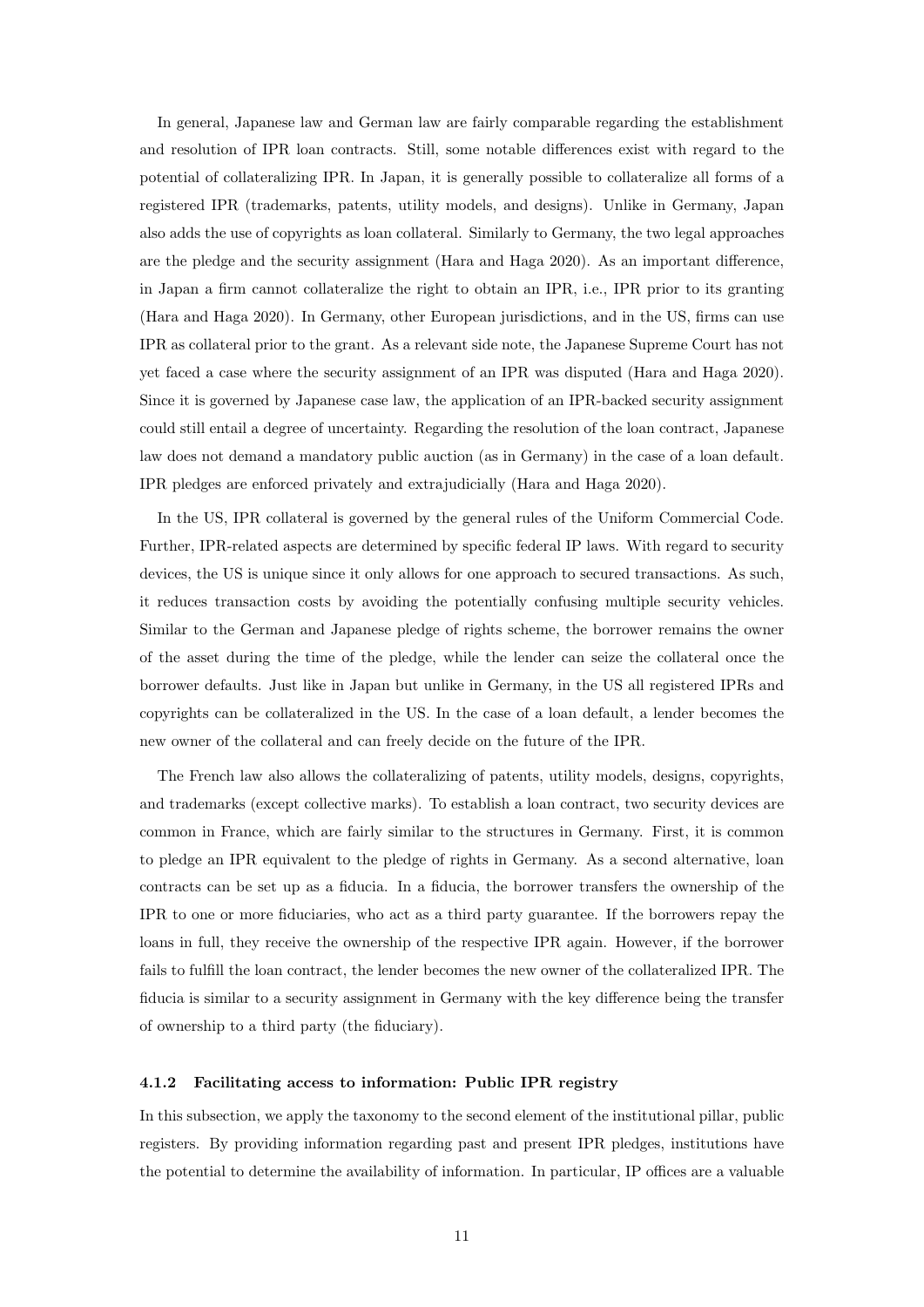provider of information for potential lenders since they gather relevant information on IPRs. In the first part, we describe the role of IP offices in collecting information relevant to IPR-backed loans. In the second part of this section, we apply the taxonomy to one specific registration type, e.i., the registration of pledges, in the previously described jurisdictions Germany, Japan, the US, and France.

Besides the domestic contract law governing IPR collateralization, government institutions play a crucial role in the use of IPRs as loan collateral. Loan agreements are typically shaped by asymmetric information which determine their scale and scope. By providing information regarding past and present IPR pledges, government institutions are able to lower these asymmetries and thus enhance the use of IPR collateral. Especially, IP offices are a valuable provider of information for potential lenders since they gather relevant information on IPRs.[12](#page-12-0)

IP offices collect information on the applicant and on the IPR itself throughout the entire lifespan of the IPR. For the lender, the valuation of IPRs is key to determining default probabilities and adequately risk-adjusting loan pricing. The lender therefore seeks to obtain information on value-related characteristics of IPR. Important factors could be its technological field, age, and the claims protected by an IPR. Further, a lender can reduce information asymmetries by assessing the previous behavior of the prospective borrower. As such, lenders are interested in information on firms' patent portfolios, such as the payment of renewal fees and unambiguous proof of ownership. In fact, information on the application or registration of an IPR, the grant decisions, and the fulfillment of maintenance duties are the most consistently gathered data. They are a by-product of the legal interactions between the IPR owner and the IP offices.

Yet, there are other types of events that affect parties outside the realm of the IPR office. This includes litigation cases, the transfer or licensing of IPR to another company, or the securitization of IPR to receive a bank loan. These events do not directly affect the work of the IPR office in granting rights. This is why they are not consistently collected. Specifically, it is not always mandatory for the parties involved to report these events nor are they incentivized to do so. This circumstance leads to inconsistent reporting standards across legal events, IPR types, and jurisdictions. Once information is not collected at all or in an inconsistent manner, lenders are not able to track the history and present status of borrowers' patent portfolios with certainty.

From a lender's perspective, reliable information on the actual ownership and the presence or absence of any third-party claims are important for the lenders' willingness to accept IPR as collateral. For example, for real estate it is mandatory in most developed countries to update the public land register in a timely and thorough manner. This way changes in ownership can be traced fairly easily and reliably. A similar construct for IPR would be desirable, such that lenders are better informed about the current status of an IPR over time.

Comparing Germany with Japan, USA, and France: In the following, we describe how

<span id="page-12-0"></span><sup>&</sup>lt;sup>12</sup>For example, one of the key advantages of real estate as loan collateral stems from the fact that the information on real estate used as collateral is documented in public registries.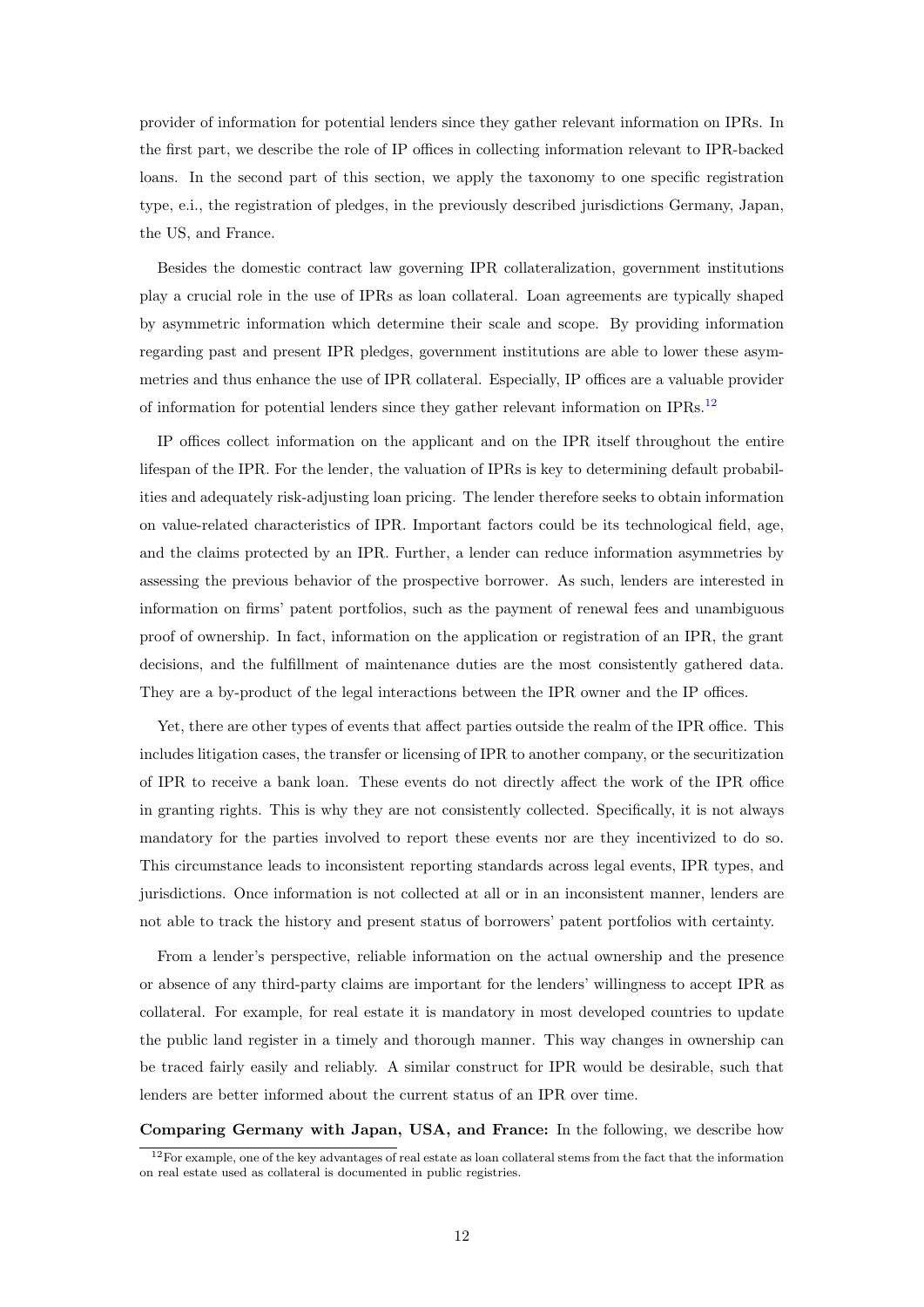registration requirements differ across Germany, Japan, the US, and France. In Germany, the registration of pledges at the German Patent and Trademark Office (DPMA) is possible but not mandatory. This is different to other asset classes for which the registration of ownershiprelated obligations is binding. The absence of mandatory registrations to secure IPRs might impose frictions, especially in relative comparison with other asset classes. The absence of such registries mark a potential source of information asymmetries between borrowers and lenders. Eventually, those asymmetries may be detrimental to the willingness to accept IPRs as collateral.

In Japan, the registration of the security assignments for trademarks, patents, utility models, and designs is mandatory in order for the contract to become effective. This rule does not apply to IPR pledges. However, claims against third parties cannot be ensured without such registrations, such that strong incentives to register exist. These inconsistent requirements are able to soften information asymmetries only to a limited extent.

US law does not require IPR pledges to be registered in order to become effective, just like in Germany and Japan. However, in order to perfect a loan registration is necessary. This requirement provides fairly strong incentives for lenders to register collateralized IPR. At the same time, there is no central registry in the US. Specifically, inconsistencies across federal and state law introduce uncertainty about which law governs the effective registration of IPR pledges (see [Jacobs](#page-23-14) [2011\)](#page-23-14). On the one hand, the United State Patent Office (USPTO) provides a method for recording security interests with trademarks and patents.<sup>[13](#page-13-0)</sup> On the other hand, each state provides a filing system via UCC financing statements, where all types of collateral can be registered. Although there are strong incentives to register IP pledges, which US authorities to register with is not always evident [\(Jacobs](#page-23-14) [2011\)](#page-23-14). It is therefore questionable whether the registries that exist in the US today are effective in mitigating information asymmetries.

As a last example, the French system has relatively thorough registration requirements in place. The law states that the designation of the secured debt as well as the quantity, type, and nature of the IPR collateral must be registered (Séjean and Binctin [2020\)](#page-24-4). This requirement applies for both the pledge and the fiducia. Unlike in the above mentioned jurisdictions, the publication of registration in France is mandatory for the validity of the loan contract.

#### 4.1.3 Cost drivers of IPR securitization: bank regulation

As a final element of the institutional pillar, we consider banking regulation. To describe how these regulations currently may affect the collateralizing of IPRs, we assess the regulatory capital requirements of IPR loans relative to loans that do not use IPRs as collateral. In general, the Basel III Accords stipulate the capital requirements in most countries around the globe, including the US and all EU member states. The Basel III Accords stipulate that banks hold a minimum capital buffer that equals 8% of risk-weighted assets. Risk weights can be calculated using two different approaches: an internal ratings based (IRB) approach in which banks need to receive

<span id="page-13-0"></span> $13$ This includes design patents, whereas security interests in copyrights are reported at the US Copyright Office.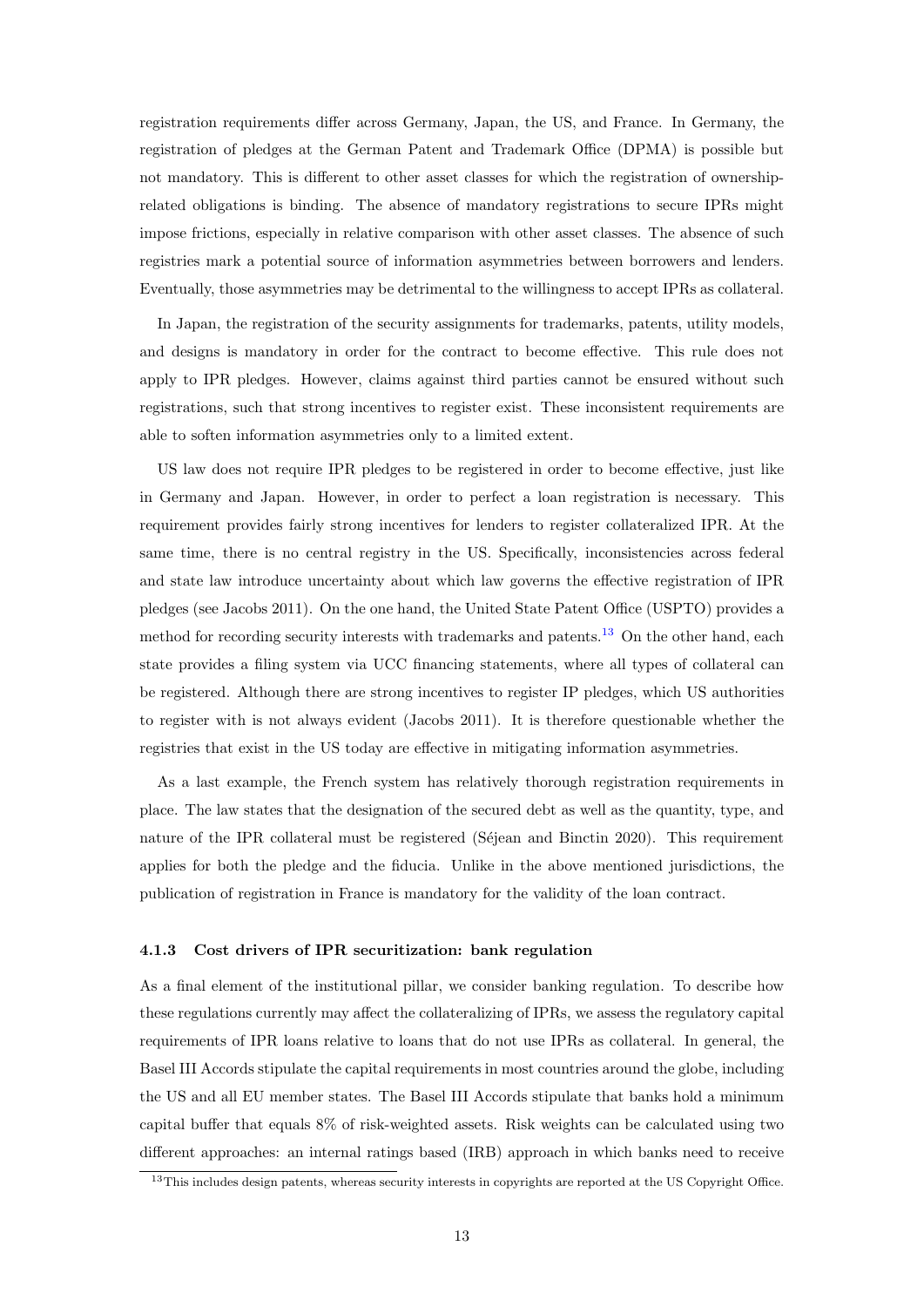supervisory approval, or a standardized approach. In both cases, capital requirements are a function of two main components, the probability of default and the exposure amount, that is, the loss-given-default. Since these two components are independent from the specific characteristics of the examined assets, we can conclude that capital requirements do not discriminate between tangible or intangible assets, per se.

First, the IRB allows banks to use internal estimates of risk components to calculate capital requirements for a given exposure. This approach thus allows banks to determine the probability of default using an internal rating firms' own discretion. It appears plausible that valuable asset portfolios improve the internal rating. Hence, valuable IP portfolios may be recognized by banks that use IRB to calculate default probabilities.

However, a more detailed perspective on the regulatory framework provides a potentially discriminating factor. The IRB approach demands that banks provide an own estimate of the loss-given-default that they can adjust depending on the provision of eligible collateral. As the most basic case, eligibility criteria only define financial assets and physical property as potential loan collateral, such as cash, receivables, or real estate. Loans secured against these assets require less capital as compared to unsecured loans. These discounts can be quite substantial and have risk weights that range between 0% and 25%. Importantly, intellectual property is not explicitly acknowledged under IRB that means IPR-backed loans do not have a mitigating effect on banks' regulatory capital but carry a risk weight of 100% (i.e., no discount) - just like unsecured loans. Even if banks indeed recognize the value of debtors' IPRs, this aspect may indeed drive a wedge between banks' willingness to provide IPR loans and those secured with eligible collateral.[14](#page-14-0)

Second, banks may use a standardized approach which is structured quite differently from the IRB. The standardized approach generally assigns firms with a risk weight of 100% but allows for a variable risk weight if the borrowing entity received an external rating by an official institution that assesses credit. This is an important feature for our assessment, since external rating agencies can be expected to acknowledge valuable IPR portfolios in their ratings. In turn, banks can be expected to recognize the value of borrowers' IPR portfolios using the standardized approach. However, this approach does not explicitly refer to the use of IPRs as loan collateral.

Further, the standardized approach allows banks to apply a set of mitigation techniques for credit risk, such as the assignment of collateral.<sup>[15](#page-14-1)</sup> Yet, collateral is restricted to financial collateral, such as cash or debt securities. Unlike the IRB approach, it does not take any further assets into account irrespective of whether they are of tangible or intangible nature. Hence, this relatively strict aspect of the standardized approach does not allow for discrimination among

asset classes.

<span id="page-14-0"></span><sup>&</sup>lt;sup>14</sup>In specific instances, banks can apply for an advanced IRB that allows them to reduce the risk weight of secured and unsecured loans. At maximum, financial institutions may lower risk weights for unsecured loans down to a floor rate of 25%. Still, relative to loans secured with real estate (10%) or other physical collateral (15%), the lower bound of risk weights for IPR-backed loan transactions remains preferential to tangible assets.

<span id="page-14-1"></span><sup>15</sup>Other mitigation techniques, such as on-balance sheet netting, guarantees/credit derivatives, or maturity mismatch, are not relevant for our analyses.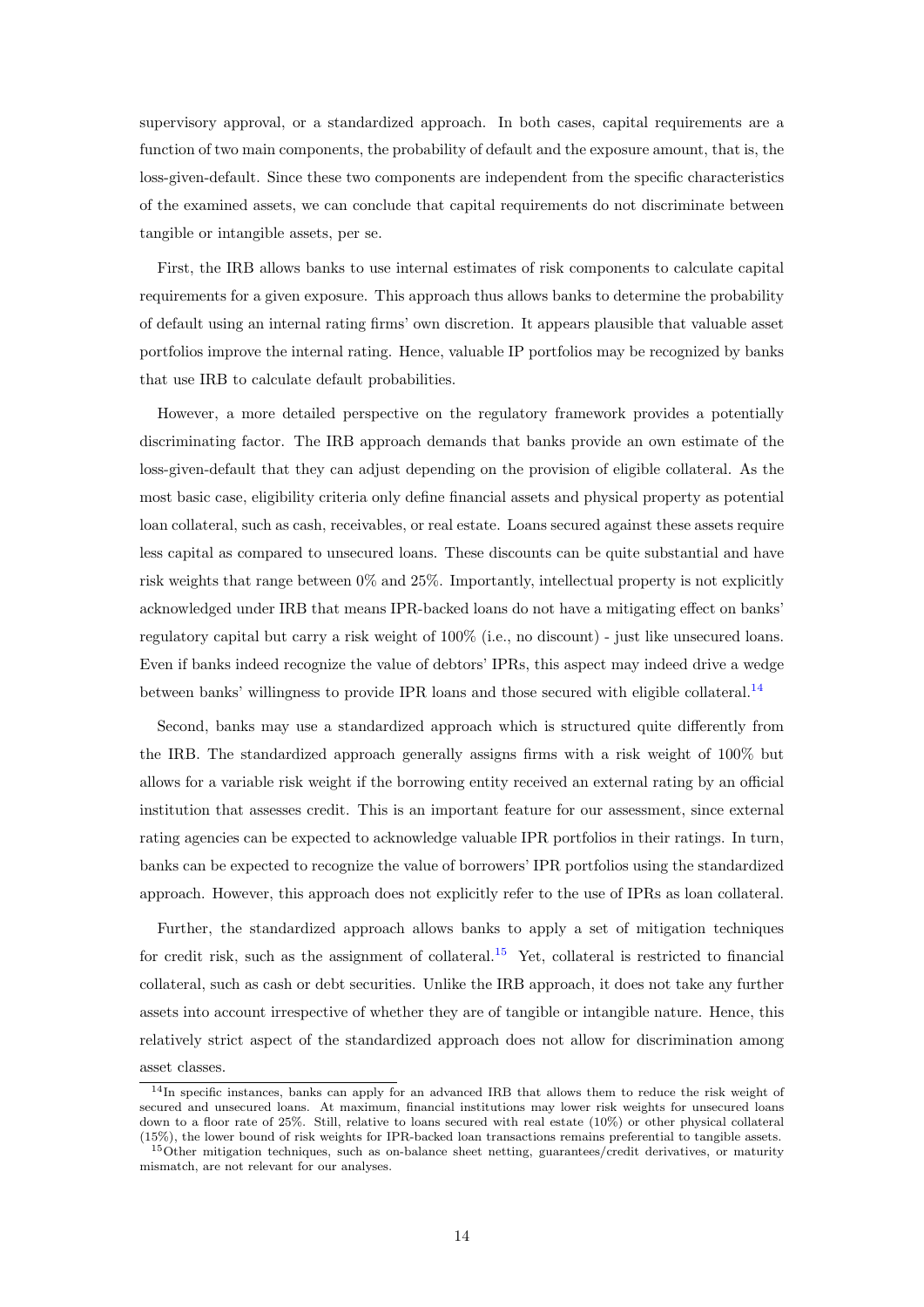These considerations show that regulatory capital requirements do not discriminate among tangible and intangible assets such as IPR that are pledged in loan contracts, per se. However, as one notable exception, IPR-backed loans qualify as unsecured loans for banks using an IRB approach. This feature introduces a discriminatory factor in the current institutional framework. However, additional specifications (i.e., the advanced IRB approach) may mitigate this difference. Overall, banking regulation might have only a modest, but rather negative effect on the use of IPR as collateral.

### 4.2 Pillar II: Economic cost-benefit trade-off of collateral

In the following, we discuss the economic benefits and costs of using IPR as collateral in business loans. We thereby focus on three main IPR characteristics: redeployability, asset-specificity, and the uncertainty of claims.

#### 4.2.1 Economic benefits of IPR as collateral

One of the most prominent benefits of collateral is to mitigate adverse selection that hence, overcomes potential credit rationing [\(Bester](#page-22-11) [1985\)](#page-22-11). Collateral may induce a self-selection mechanism which avoids (non-price) credit rationing a la [Stiglitz and Weiss](#page-24-5) [\(1981\)](#page-24-5). The underlying mechanism is the idea that it is less costly for low-risk borrowers to provide collateral as compared to high-risk borrowers. Lenders can exploit this relationship between the expected costs of collateral and risk-type to offer separating contracts which help to overcome credit rationing. Therefore, collateral may serve as an instrument to circumvent a main friction in the credit market, that is, asymmetric information which leads to non-price credit rationing.<sup>[16](#page-15-0)</sup>

The screening and/or signaling mechanisms should potentially function even better with an IPR than with conventional tangible collateral such as real estate. With tangible assets, the relationship between the ability to put up collateral and the quality of the projects undertaken is less stringent than with IPRs. It is much harder (and more costly) for firms with low capabilities to pretend high capabilities via IPRs.[17](#page-15-1) Further, offering an IPR as collateral should be viewed as a valid signal, because the value of the collateralized asset is clearly more important for the borrower than for the lender. For example, the threat of losing the collateralized asset means forgoing a core asset for the borrower's business operations. Given the potential wide wedge between the value of IPR to the lender as compared to the borrower, this difference makes this mechanism specifically powerful. This mechanism functions particularly well if the IPR is specific to the borrower's operations. Then, bad borrowers have a significantly lower incentive to pledge the valuable asset since they face a higher probability of losing it.

Second, another benefit of collateral is that it allows firms to compensate for a lack of other

<span id="page-15-1"></span><span id="page-15-0"></span><sup>&</sup>lt;sup>16</sup>See [Besanko and Thakor](#page-22-12) [\(1987a;](#page-22-12) [1987b\)](#page-22-13) on the very related signaling character of collateral.

 $17$ Notwithstanding, higher mimicking costs do not mean that pretending is not possible at all. For example, firms may choose to obtain a large but low-quality IPR portfolio. However, this portfolio appears as a fairly unlikely strategy, since large portfolios incur significant costs (e.g., [Gill and Heller](#page-22-14) [2022\)](#page-22-14). Therefore, firms would have to anticipate that their portfolio costs are offset by lower costs of capital.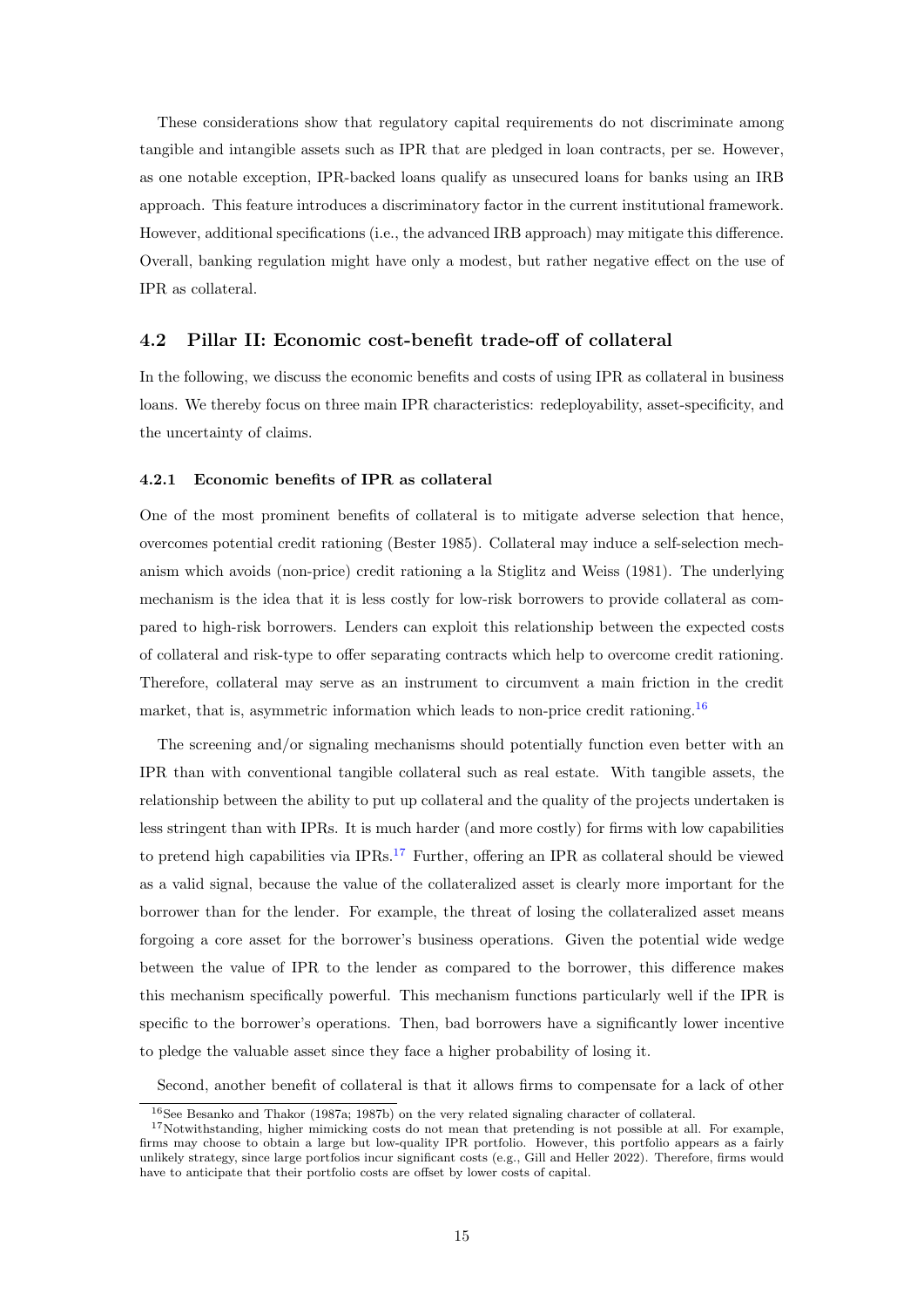sources of pledegable income [\(Bolton and Scharfstein](#page-22-15) [1990](#page-22-15) and [Hart and Moore](#page-23-15) [1998\)](#page-23-15). In this context, collateralizing assets is beneficial, since it incentivizes management to generate sufficient pledgeable income from the project's returns in order to avoid restructuring measures in which management foregoes at least some of their control rights [\(Tirole](#page-24-1) [2010\)](#page-24-1). The threat of losing a collateralized asset in case of default is a strong incentive for the borrower to undertake significant efforts to service the debt and avoid any measures that divert assets and pledgeable income. Another benefit of collateralizing assets is that it boosts pledgeable income per se.

For the purpose of incentivizing repayments, the value from the borrower's perspective is decisive. The larger the value for the borrower, then the larger the incentive to repay. The collateral value for the lender plays the key role with the purpose of boosting pledgeable income per se. Since this latter purpose is often the crucial one, the wedge between the borrowers' and the lenders' valuations of IPR collateral comes into play. The pledging of collateral is costly to the extent that lenders may value the collateral less than the borrower and so transferring it to lenders involves a deadweight loss. This deadweight loss may be particularly pronounced for collateralized IPR, because of the inherent informational frictions (e.g., [Hall and Lerner](#page-23-7) [2010\)](#page-23-7). This wedge is particularly pronounced if there is significant uncertainty and asymmetric information on the scope of the IPR as well as on the definition of the IPR.

#### 4.2.2 Economic costs of IPR as collateral

There are a number of other costs that lead to deadweight losses which clearly impose economic barriers for IPR to be used as collateral in business loans. A key aspect for the value of collateral to generate pledgeable income in case of default is the degree to which the IPR can be redeployed that is closely related to its firm-specificity. Assets which are more easily redeployed provide higher liquidation values (see [Williamson](#page-24-6) [1988](#page-24-6) and [Shleifer and Vishny](#page-24-7) [1992\)](#page-24-7) and are thus associated with lower credit spreads [\(Benmelech and Bergman](#page-22-16) [2009\)](#page-22-16). This is consistent with the idea that easier redeployability increases the expected income available to lenders in case of the borrower's default. In turn, lower redeployability means higher costs of credit in the loan contract, which is particularly problematic in the case of IPRs, such as patents (see [Hochberg](#page-23-1) et al. [2018\)](#page-23-1). IPRs are predominantly internally generated [\(Peters and Taylor](#page-23-16) [2017\)](#page-23-16) and thus relatively often specifically target their owners' purposes, all of which decreases their redeployability. This is in particular the case if the IPR is attached to the human capital of the inventors which is non-alienable. Furthermore, in case of default this specificity may lead to pronounced renegotiation that eventually creates a hold-up problem that may severely limit the pledgeable value of the IPR collateral. Overall, it is important to note that the issue of redeployability and owner-specificity of IPRs is not a barrier for their use as business collateral per se but rather of degree: IPR is on average more likely to be confronted with such issues as compared to tangible assets. Further, the degree of redeployability strongly depends on the IPR itself, both across and within IPR types. In principle, IPRs protecting specific technologies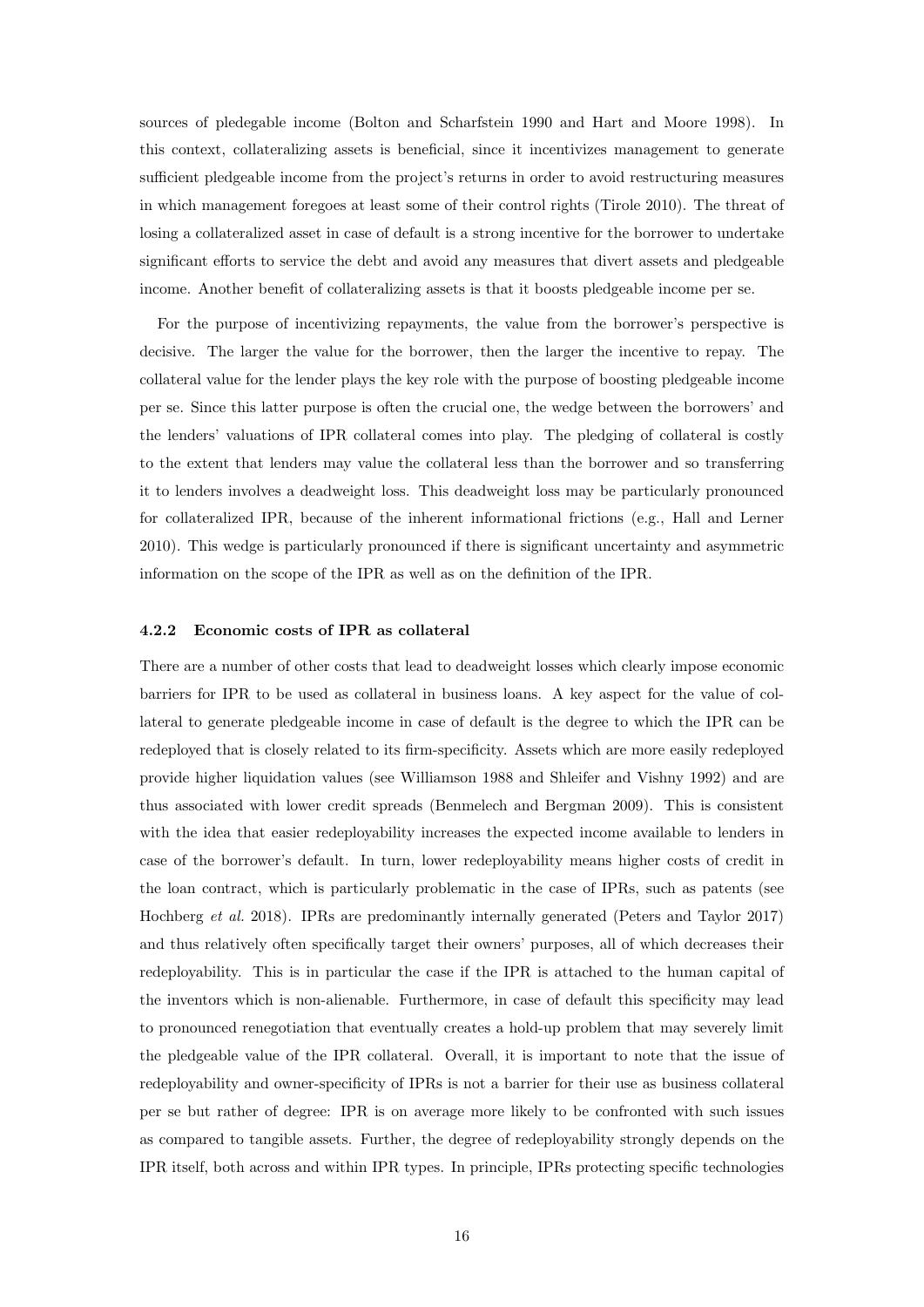(e.g., patents) should be less applicable to other uses than IPRs that protect consumer goods (e.g., trademarks, designs). Similarly, some IPRs protect very specific ideas or technologies and therefore cannot be easily redeployed, while others are known to protect general purposes and are therefore easier to redeploy.

Despite its importance, valuing IPRs is actually inherently challenging. The main reasons are the high degree of asymmetric information and uncertainty of returns (e.g., [Hall and Harhoff](#page-23-17) [2012\)](#page-23-17) as well as the highly skewed distribution of the economic importance, that is, the IPR value [\(Harhoff](#page-23-18) et al. [1999;](#page-23-18) [Arora and Gambardella](#page-22-17) [2010\)](#page-22-17). The more pronounced the degree of uncertainty and asymmetric information regarding the definition of the IPR as well as of its scope, then the more challenging the valuation exercise for the lender is.

For identifying potential IPR collateral, it is important to identify those IPRs that indeed carry meaningful value. Loan providers (i.e., banks) do not necessarily have the expertise for such a specialized assessment, which often requires industry-specific knowledge. Therefore, this assessment requires that the lender has an appropriate in-house department or the parties involved need to commission specialized agencies to value IPRs.

The measures developed in the academic literature for IPR quality may serve as first indications. For the valuation of individual IPRs, however, these measures of the economic scope of the IPR are far too qualitative and imprecise to serve as sensible inputs into the valuation of patents as collateral. This is particularly true when the technology or products use a number of different IPRs (types), such as patent thickets [\(Shapiro](#page-24-8) [2000\)](#page-24-8), which applies to some of the most IPR-intensive industries like software, semiconductors, or pharmaceutical sectors.

However, public agencies have to actively maintain IPRs. The actively held stock of IPRs is a credible signal for the scope of the IPR. It is costly (direct and indirect costs) to manage an IPR portfolio. The value of an IPR is IP type-specific. Trademarks are valuable if they are used. Patents and designs are valuable if they are novel. Only if IPRs are valuable, will they then be active several years after initial filing. Hence, this signal provides a relatively clear picture of whether a firm holds a valuable portfolio.

A further problem associated with the valuation of IPRs as collateral is their partial incompleteness which can be challenged via invalidity claims. This process takes place via the respective government body in the case of trademarks or design patents, or via courts in the case of patents. Depending on the particular setting, these claims can be filed by any party involved. In this context, a very important difference arises from the actual registration requirements (see also Table [1\)](#page-25-0). While some IPRs, such as copyrights, are activated at the existence of the underlying IP, other require registration (trademarks and designs) or thorough assessment (patents). Hence, while there are strict patenting requirements that already entail a substantial analysis of their quality, the same is not true with regard to other IPR types, such as trademarks, designs, or copyrights.[18](#page-17-0) It follows then that the degree of the impartiality of the IPR granted

<span id="page-17-0"></span><sup>18</sup>Notably, there are some important requirements for trademarks too. For example, trademarks that are active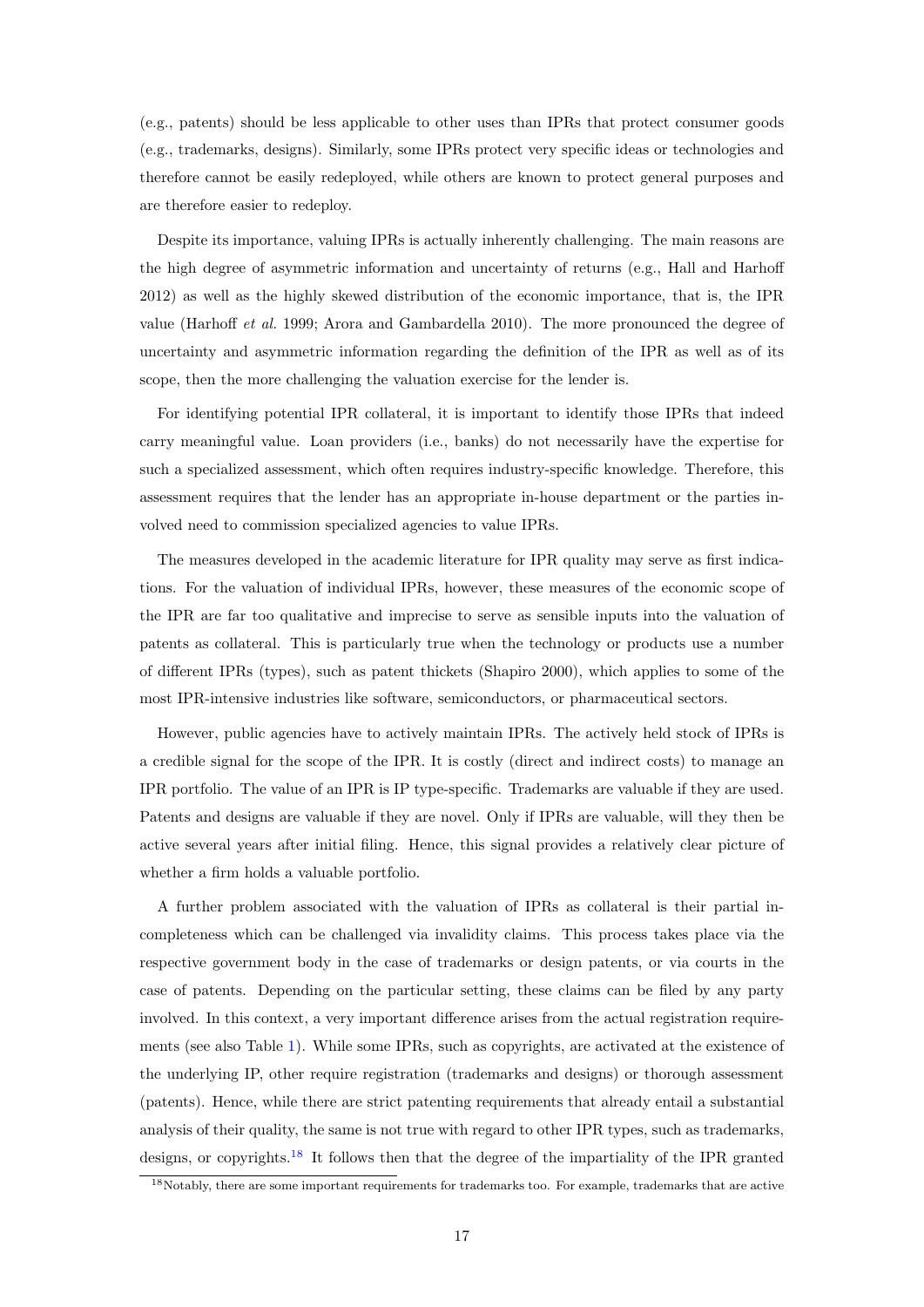through the application or the registration process is more pronounced with registered rights as compared to patents. The search process and the certification function of the government agencies shifts in the case of non-patent IPR types to the potential lender thereby exacerbating the value challenge even further.

Another potential cost associated with IPR as collateral in business loans is shared by many assets which are only partially owned by the party using it: improper maintenance of the asset, i.e. the moral hazard that leads to underinvestment in the proper maintenance of the asset. For instance, [Igawa and Kanatas](#page-23-19) [\(1990\)](#page-23-19) show that there is underinvestment relative to first best in maintenance of the pledged assets which is a problem that can only be overcome with over collateralizing. However, this approach requires the availability of collateral and also comes with extra costs. One of the key maintenance issues with IPRs is the necessity of a renewal of IPRs and the associated renewal fees. Obviously, one potential way forward is that automatic renewal is contracted between the parties but this automatic procedure in turn would potentially mean excessive maintenance.

Weighting of costs and benefits: In essence, the individual weighting of costs and benefits from the perspectives of both borrowers and lenders are decisive for collateralizing IPR. This weighting applies even if the institutional framework provides for a most conducive environment for this usage. Only if the benefits exceed the costs to the parties directly involved in the loan contract can it be concluded.

### 5 Hypotheses

Our analysis enables us to determine under which circumstances IPR collateral might be particularly suited to attract debt financing. As such, we have shown that the actual cost-benefit trade-off is jurisdiction-, firm-, and, in particular, asset-specific. Based on these considerations, we derive a number of hypotheses in the following.

By comparing four IP-intensive jurisdictions, we highlight both commonalities and differences across legal regimes. One important variation is the number of security devices. While multiple security devices allow firms and banks a certain flexibility to choose among respective devices, it is also prone to introduce confusion and unnecessary layers of complexity. The latter may create additional frictions in IPR-backed lending. IPRs are more likely to be used as collateral in a legal regime that defines clear rules and avoids confusing security devices:

Hypothesis 1 We predict that the collateralizing IPR is most common in legal regimes with the least complex security devices, such as the US with their uniform collateral regime.

IPR offices collect and provide information on IPRs. However, they seldom record certain information that is highly relevant to collateralizing IPRs. Such information includes not only

several years after registration are proven to be used in business activities, as they would otherwise be invalidated.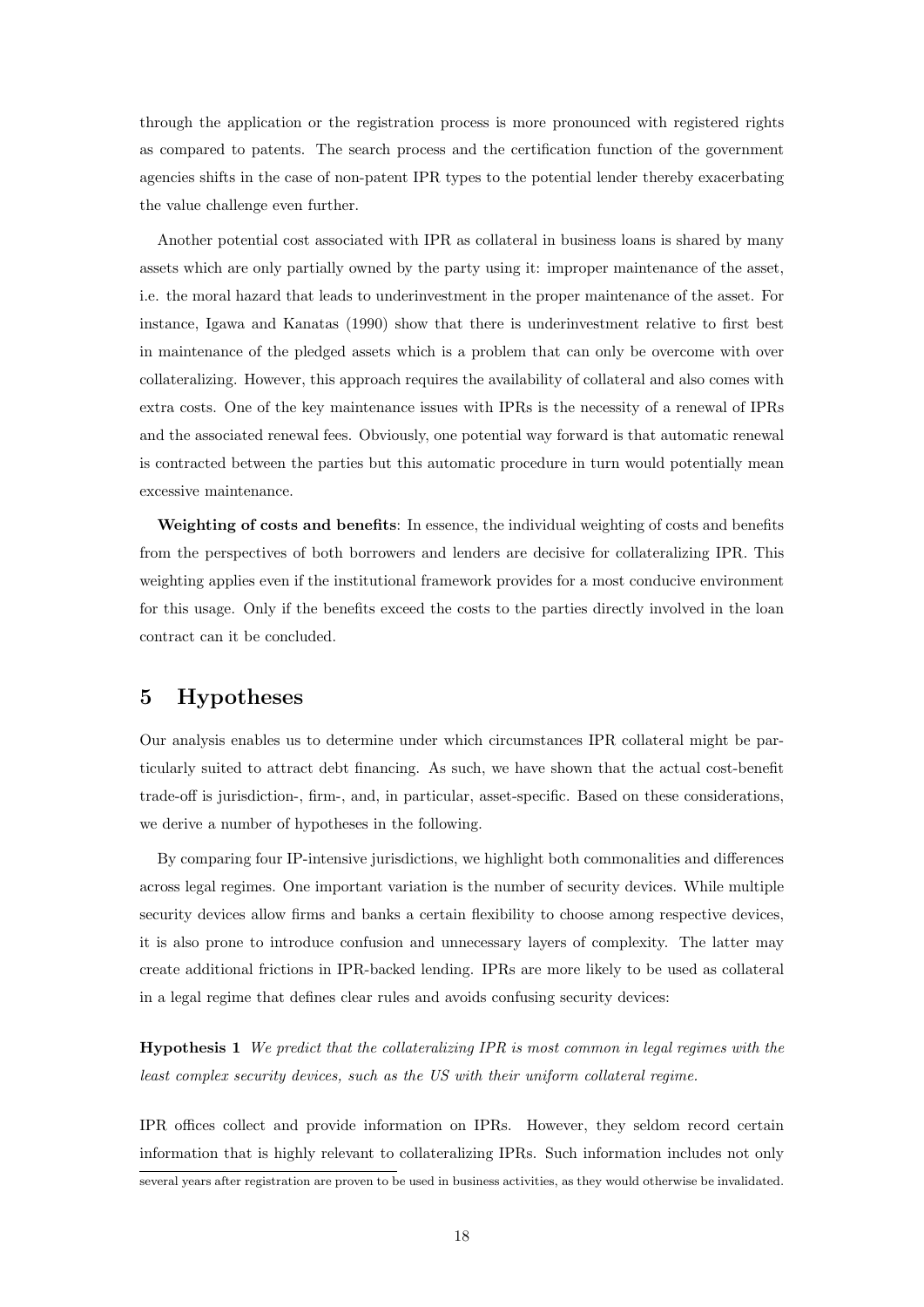IPR pledges themselves but also reliable ownership information published by an official source. Without this information, lenders potentially consider IPR collateral as risky due to increased information asymmetries. Thus, IPRs are more likely to be used as collateral in a jurisdiction which registers relevant IPR-related events:

Hypothesis 2 We predict that the collateralizing of IPRs is most common in a jurisdiction where the IPR office provides reliable ownership information and registers the collateralized IPRs. Hence, in jurisdictions like Germany which does not register IPR pledges, the use of IPR as collateral should be uncommon.

We compare the regulatory capital requirements of IPR loans relative to loans that use non-IPR collateral. Overall, we find that the regulatory framework does not distinguish between IPRs and other asset classes per se. However, IPR-backed loans are classified as unsecured loans under the IRB approach, although this specification can be mitigated by applying an advanced IRB approach. Similarly, IPR is not acknowledged as eligible collateral under the standardized approach:

Hypothesis 3 Banks that deploy an advanced internal-ratings-based approach are more likely to issue IPR-backed loans as compared to banks that use either the standardized approach or the regular internal-ratings-based approach.

Our analysis of the economic costs and benefits shows that a main driver of the potential to use an IPR as loan collateral is its value to the borrower (which uses it as a signaling device):

Hypothesis 4 A higher signaling value of the IPR should increase the likelihood that it will be used as collateral. For instance, we expect borrower-specific and value relevant patents to be add-on ingredients in collateral contracts together with other assets.

In addition, its potential use as a source of pledgeable income in the case of default makes collateralizing IPRs more attractive. This aspect is more pronounced the higher the level of redeployability and the lower the asset specificity of the IPR are. We expect that IPR which is more specific (e.g., related to specific technologies) and less easily redeployed enters with lower probability into loan contracts as collateral:

Hypothesis 5 Hence, less specific IPRs (such as trademarks in consumer-goods industries) or with a track record of being redeployed (previous ownership transfers, licensing deals, securitizations) are more likely to be used as collateral.

Furthermore, we argue that for the purpose of collateralizing IPRs, proper valuation is key. We have pointed out that a high degree of uncertainty and asymmetric information regarding the definition of the IPR as well as of its scope makes the valuation exercise more challenging for the lender: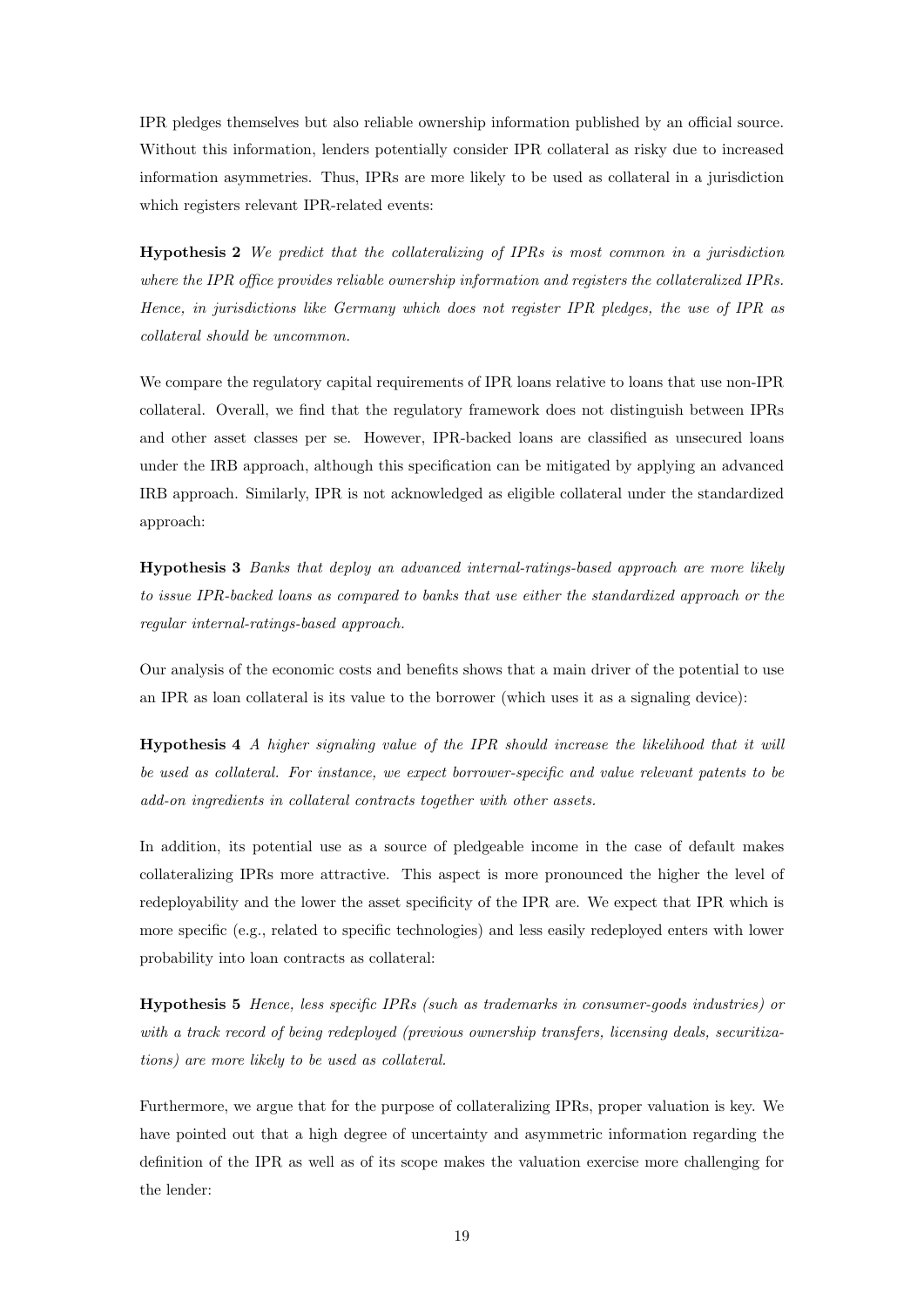**Hypothesis 6** The easier it is for the lender to value the IPR (e.g., single-item patents) the more often we expect the IPR to be used in loan contracts as collateral. Similarly, we conjecture that IPR bundles are likely to be jointly valued and pledged, such as patent thickets or products protected by multiple IPR types.

# <span id="page-20-0"></span>6 Conclusion

In this paper, we develop a taxonomy that allows us to address a puzzling observation: Despite a long-standing shift towards a knowledge-driven economy in which IPR constitute a major share of firm values, firms' use of IPR as collateral in loan contracts is relatively scarce around the globe. This taxonomy defines two main pillars that constitute the main institutional and economic determinants for collateralizing IPRs. We argue that the three elements of the institutional pillar are the contract law, public registries, and international regulation in banking. These elements address the borrower-lender relationship both directly and indirectly. The economic pillar consists of the interplay between economic benefits and costs of IPR collateral. We propose that IPR collateral can have significant advantages regarding signaling, agency issues, and pledegable income. We suggest that both pillars need to reach a certain threshold to effectively support and enable the collateralizing of IPRs.

Our taxonomy allows for a detailed analysis of the main underlying mechanisms of IPRs as business loan collateral. Further, it enables us to formulate policy implications as well as hypotheses for specific conditions under which the use of IPR collateral should be applicable. We consider both decisive elements towards a better understanding of the role of IPR as an input in corporate (and entrepreneurial) finance. Moreover, we intend to spur the discourse among policymakers, practitioners, and academics about the modernization of bank lending in line with an increasingly technology-based economy.

Policy Implications: Our discussions lead us to the following main policy implications. First, our analysis shows that the general contractual law set-up in most countries provides the legal basis which allows (or does not impede) the inclusion of IPR as collateral in business loans. While the main stage is set for the inclusion of IPR, our descriptions indicate that a more standardized approach would strengthen IPR-backed lending by decreasing uncertainties and the associated transactions costs. In addition to this, we acknowledge that there is still plenty of room for improvement in building capacity. Institutions require adequate human resources and infrastructure to determine the pledgeability and value of IPRs. A lack of these resources inhibits the collateralizing of IPRs. Second, we show that public registries for IPRs play a decisive role as certification devices for IPRs. While IPR registries are established in all main jurisdictions, we see the need for improvements in the permanent updating of requirements of such registry. To improve the current system, the establishment of IPR collateral registries would be a valuable addition. Such institutionalized registries based on a mandatory reporting regime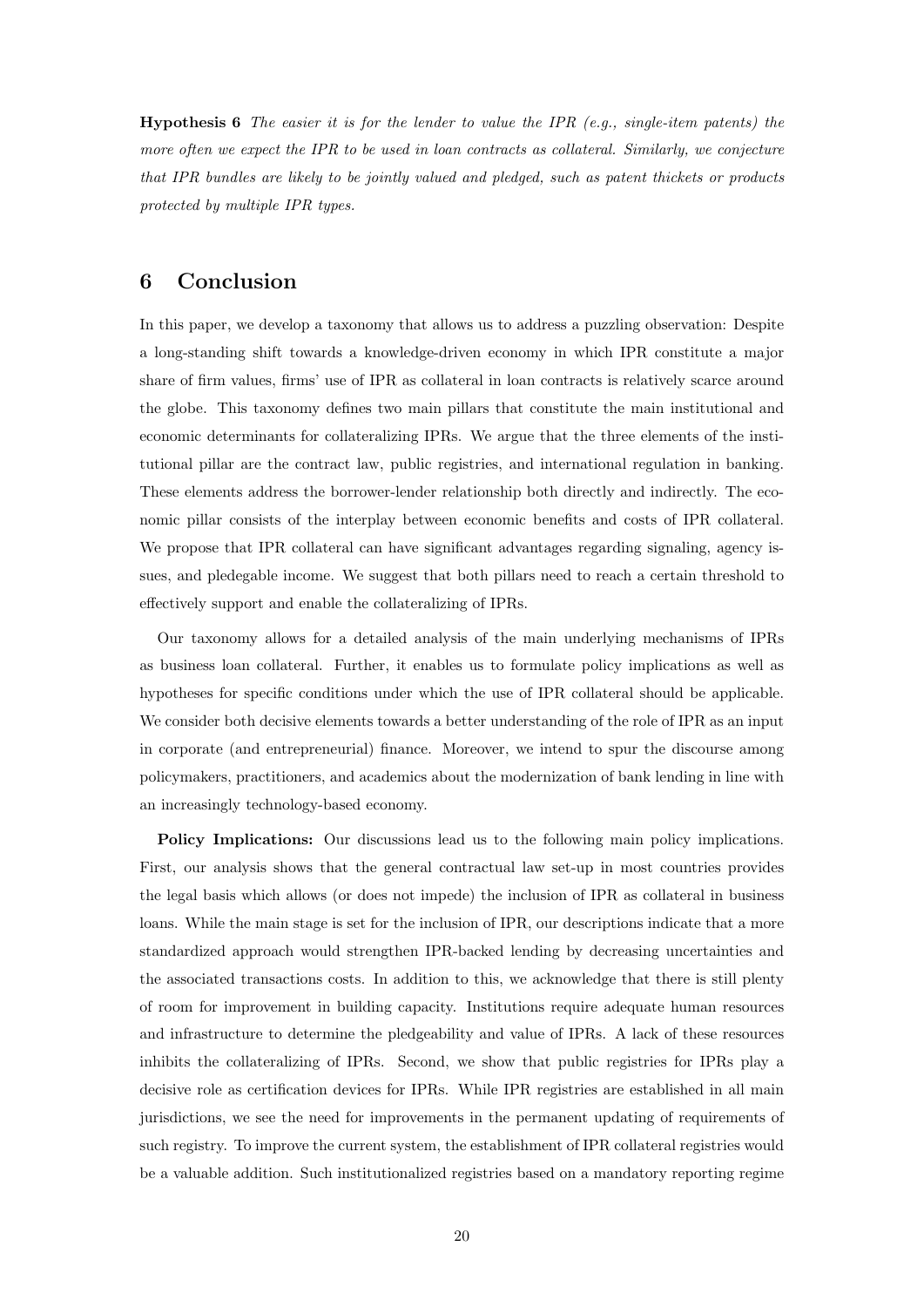for IPR collateral of all kinds could help reduce asymmetric information and hence frictions that are associated with IP-backed lending. Third, our analysis on the banking regulatory framework shows that capital requirements and in particular the calculation of risk weights does not discriminate among IPR and other assets per se. Still, IPR-backed loans do not qualify as secured debt in all risk weighting approaches. Leveling this imbalance or even discriminating positively in favor of IPRs as collateral has to be carefully weighed against the costs of financial (in-)stability.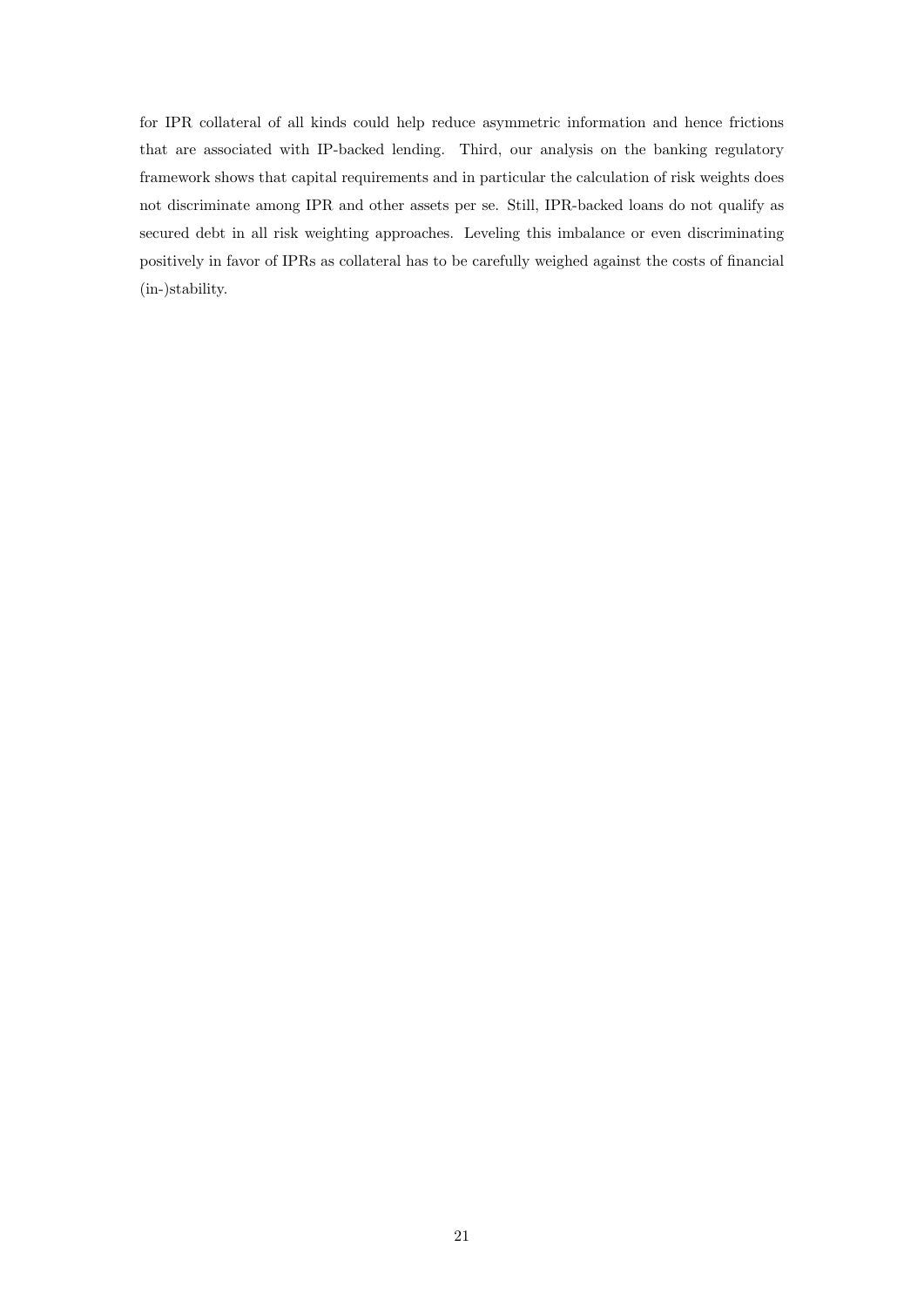## References

- <span id="page-22-17"></span>ARORA, A. and GAMBARDELLA, A. (2010). The market for technology. Handbook of the Economics of Innovation, 1, 641–678.
- <span id="page-22-16"></span>BENMELECH, E. and BERGMAN, N. K. (2009). Collateral pricing. Journal of financial Economics, **91** (3), 339–360.
- <span id="page-22-5"></span>BERGER, A. N. and UDELL, G. F. (2006). A more complete conceptual framework for SME finance. Journal of Banking & Finance, 30 (11), 2945-2966.
- <span id="page-22-12"></span>BESANKO, D. and THAKOR, A. V. (1987a). Collateral and rationing: sorting equilibria in monopolistic and competitive credit markets. International economic review, pp. 671–689.
- <span id="page-22-13"></span>— and — (1987b). Competitive equilibrium in the credit market under asymmetric information. Journal of Economic Theory,  $42$  (1), 167–182.
- <span id="page-22-11"></span>BESTER, H. (1985). Screening vs. rationing in credit markets with imperfect information. The American economic review, 75 (4), 850–855.
- <span id="page-22-15"></span>BOLTON, P. and SCHARFSTEIN, D. S. (1990). A theory of predation based on agency problems in financial contracting. The American economic review, pp. 93–106.
- <span id="page-22-6"></span>BOOT, A. W., THAKOR, A. V. and UDELL, G. F. (1991). Equilibrium analysis, policy implications. The Economic Journal,  $101$  (406), 458-472.
- <span id="page-22-10"></span>BRINKMANN, M., RÜTHER, D. and SCRABACK, B. (2020). Security rights in intellectual property in germany. In Security Rights in Intellectual Property, Springer, pp. 395–431.
- <span id="page-22-0"></span>Brynjolfsson, E., Rock, D. and Syverson, C. (2021). The productivity j-curve: How intangibles complement general purpose technologies. American Economic Journal: Macroeconomics, 13 (1), 333–72.
- <span id="page-22-1"></span>Dell'Ariccia, G., Kadyrzhanova, D., Minoiu, C. and Ratnovski, L. (2021). Bank lending in the knowledge economy. The Review of Financial Studies, 34 (10), 5036–5076.
- <span id="page-22-7"></span>DEMIRGUC-KUNT, A., DETRAGIACHE, E. and MERROUCHE, O. (2013). Bank capital: Lessons from the financial crisis. Journal of Money, Credit and Banking, 45 (6), 1147–1164.
- <span id="page-22-4"></span>EPO (2017). Unlocking untapped value – EPO SME case studies on IP strategy and IP management. <https://www.epo.org/learning-events/materials/sme-case-studies.html>, (accessed: 13/03/2018).
- <span id="page-22-18"></span>— and EUIPO (2019). Intellectual property rights intensive industries and economic performance in the European Union, Industry-Level Analysis Report, September 2019, Third edition. <https://www.epo.org/service-support/publications.html?pubid=201#tab3>, (accessed:  $2021/29/10$ ).
- <span id="page-22-2"></span>Falato, A., Kadyrzhanova, D., Sim, J. and Steri, R. (2020). Rising intangible capital, shrinking debt capacity, and the us corporate savings glut. Journal of Finance, forthcoming.
- <span id="page-22-8"></span>FRAISSE, H., LÉ, M. and THESMAR, D. (2020). The real effects of bank capital requirements. Management Science, 66 (1), 5–23.
- <span id="page-22-9"></span>GANS, J. S., HSU, D. H. and STERN, S. (2008). The impact of uncertain intellectual property rights on the market for ideas: Evidence from patent grant delays. Management science, 54 (5), 982–997.
- <span id="page-22-14"></span>GILL, A. and HELLER, D. (2022). Leveraging intellectual property: The value of harmonized enforcement rights. Working Paper.
- <span id="page-22-3"></span>Graham, S. J., Merges, R. P., Samuelson, P. and Sichelman, T. (2009). High technology entrepreneurs and the patent system: Results of the 2008 Berkeley patent survey. Berkeley Technology Law Journal,  $24$  (4), 1255.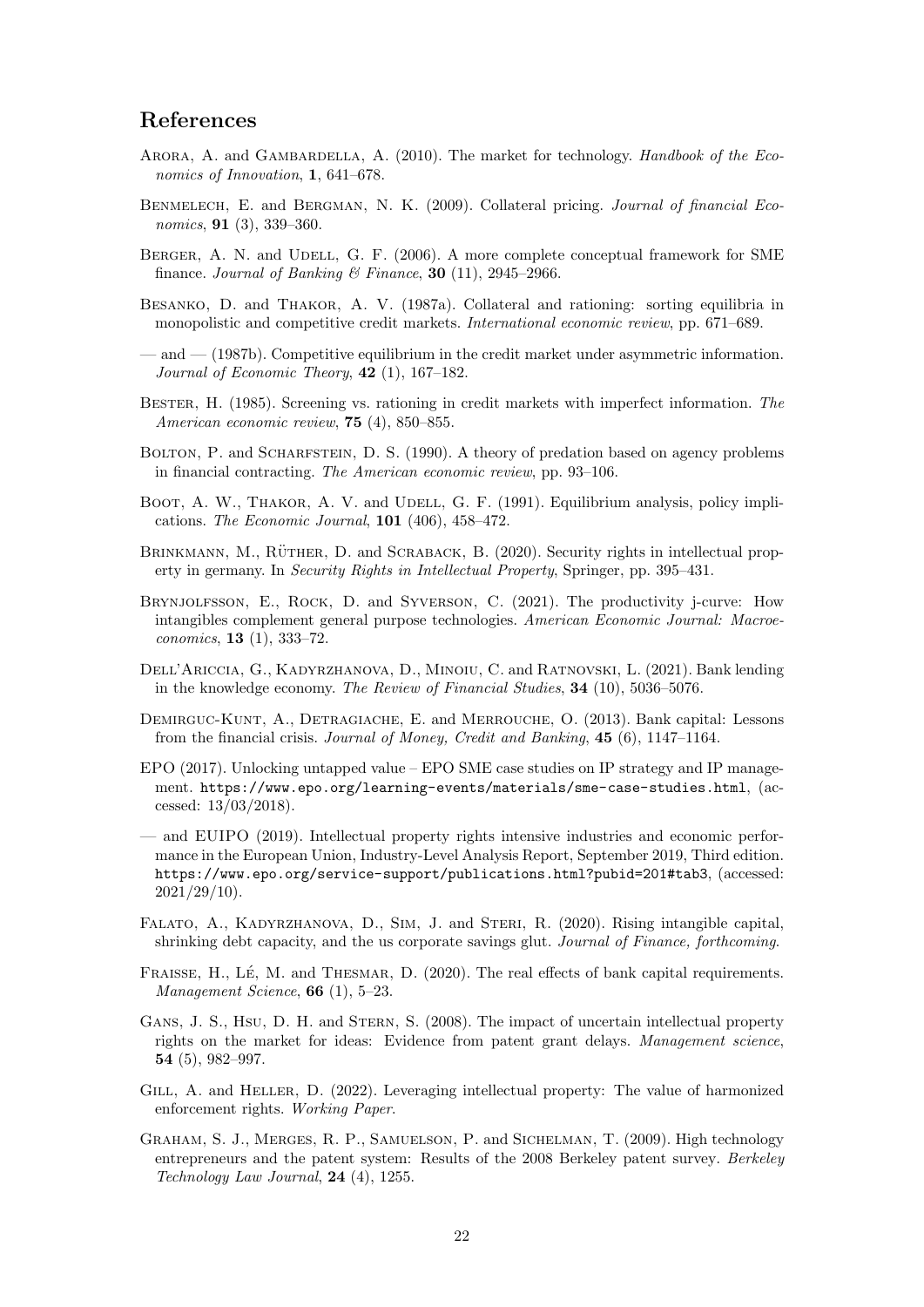- <span id="page-23-2"></span>Graham, S. J. H., Marco, A. C. and Myers, A. F. (2018). Monetizing marks: Insights from the uspto trademark assignment dataset. Journal of Economics  $\mathcal{C}$  Management Strategy, 27 (3), 403–432.
- <span id="page-23-10"></span>Guiso, L., Sapienza, P. and Zingales, L. (2013). The determinants of attitudes toward strategic default on mortgages. The Journal of Finance, 68 (4), 1473–1515.
- <span id="page-23-17"></span>HALL, B. H. and HARHOFF, D. (2012). Recent research on the economics of patents. Annu. Rev. Econ.,  $4(1), 541-565$ .
- <span id="page-23-12"></span>— and Helmers, C. (2019). The impact of international patent systems: Evidence from accession to the european patent convention. Research Policy, 48 (9), 103810.
- <span id="page-23-7"></span>— and LERNER, J. (2010). The financing of r&d and innovation. In Handbook of the Economics of Innovation, vol. 1, Elsevier, pp. 609–639.
- <span id="page-23-5"></span>HARA, M. and HAGA, Y. (2020). Security rights in intellectual property in japan. In Security Rights in Intellectual Property, Springer, pp. 469–485.
- <span id="page-23-18"></span>HARHOFF, D., NARIN, F., SCHERER, F. M. and VOPEL, K. (1999). Citation frequency and the value of patented inventions. Review of Economics and statistics, 81 (3), 511–515.
- <span id="page-23-15"></span>HART, O. and MOORE, J. (1998). Default and renegotiation: A dynamic model of debt. The Quarterly Journal of Economics, 113 (1), 1–41.
- <span id="page-23-4"></span>Haskel, J. and Westlake, S. (2018). Capitalism without capital: the rise of intangible economy. Oxford.
- <span id="page-23-8"></span>HEGDE, D. and Luo, H. (2018). Patent publication and the market for ideas. Management Science, **64** (2), 652-672.
- <span id="page-23-1"></span>HOCHBERG, Y. V., SERRANO, C. J. and ZIEDONIS, R. H. (2018). Patent collateral, investor commitment, and the market for venture lending. Journal of Financial Economics,  $130$  (1), 74–94.
- <span id="page-23-19"></span>Igawa, K. and Kanatas, G. (1990). Asymmetric information, collateral, and moral hazard. Journal of Financial and Quantitative Analysis, 25 (4), 469–490.
- <span id="page-23-14"></span>Jacobs, B. W. (2011). Using intellectual property to secure financing after the worst financial crisis since the great depression. Marquette Intellectual Property Law Review,  $15$  (2),  $449-464$ .
- <span id="page-23-6"></span>JIMENEZ, G., SALAS, V. and SAURINA, J. (2006). Determinants of collateral. Journal of financial economics, 81 (2), 255–281.
- <span id="page-23-3"></span>KIENINGER, E.-M. (2020). Security rights in intellectual property: General report. In Security Rights in Intellectual Property, Springer, pp. 1–45.
- <span id="page-23-20"></span>KIIPO (2019). Korea Institute of Intellectual Property (KIIP): Analysis on Economic Contribution of IP-Intensive Industries (English summary). [https://ecck.or.kr/wp](https://ecck.or.kr/wp-content/uploads/2019/03/190325-Analysis-on-Economic-Contribution-of-IP-Intensive-Industries-ECCK-Summary.pdf)[content/uploads/2019/03/190325-Analysis-on-Economic-Contribution-of-IP-](https://ecck.or.kr/wp-content/uploads/2019/03/190325-Analysis-on-Economic-Contribution-of-IP-Intensive-Industries-ECCK-Summary.pdf)[Intensive-Industries-ECCK-Summary.pdf](https://ecck.or.kr/wp-content/uploads/2019/03/190325-Analysis-on-Economic-Contribution-of-IP-Intensive-Industries-ECCK-Summary.pdf), (accessed: 2021/29/10).
- <span id="page-23-13"></span>Levitin, A. J. (2013). The paper chase: securitization, foreclosure, and the uncertainty of mortgage title. Duke LJ, 63, 637.
- <span id="page-23-0"></span>MANN, W. (2018). Creditor rights and innovation: Evidence from patent collateral. Journal of Financial Economics, 130 (1), 25–47.
- <span id="page-23-11"></span>Nguyen, X.-T. (2014). Financing innovation: Legal development of intellectual property as security in financing, 1845-2014. *Ind. L. Rev.*, **48**, 509.
- <span id="page-23-16"></span>PETERS, R. H. and TAYLOR, L. A. (2017). Intangible capital and the investment-q relation. Journal of Financial Economics, 123 (2), 251–272.
- <span id="page-23-9"></span>PICHT, P. G. (2018). Vom materiellen Wert des Immateriellen: Immaterialgüterrechte als Kreditsicherungsmittel im nationalen und internationalen Rechtsverkehr, vol. 230. Mohr Siebeck.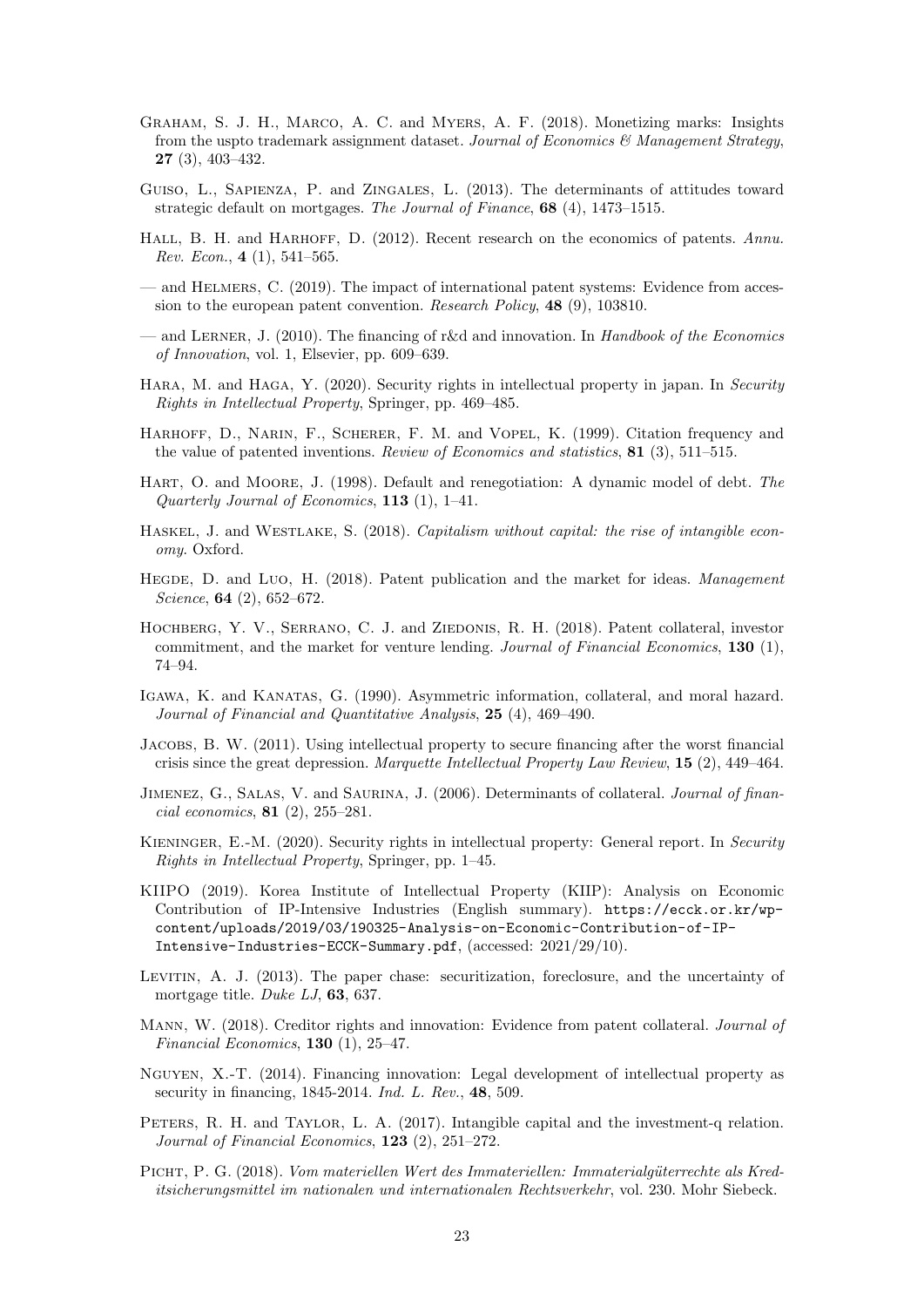- <span id="page-24-3"></span>PORTA, R. L., LOPEZ-DE SILANES, F., SHLEIFER, A. and VISHNY, R. W. (1998). Law and finance. Journal of political economy,  $106(6)$ ,  $1113-1155$ .
- <span id="page-24-4"></span>SÉJEAN, M. and BINCTIN, N. (2020). Security rights in intellectual property in france. In Security rights in intellectual property, Springer, pp. 373–393.
- <span id="page-24-8"></span>SHAPIRO, C. (2000). Navigating the patent thicket: Cross licenses, patent pools, and standard setting. Innovation policy and the economy, 1, 119–150.
- <span id="page-24-7"></span>SHLEIFER, A. and VISHNY, R. W. (1992). Liquidation values and debt capacity: A market equilibrium approach. The Journal of Finance, 47 (4), 1343–1366.
- <span id="page-24-5"></span>STIGLITZ, J. E. and WEISS, A. (1981). Credit rationing in markets with imperfect information. The American economic review, 71 (3), 393–410.
- <span id="page-24-2"></span>Thakor, A. V. (1996). Capital requirements, monetary policy, and aggregate bank lending: theory and empirical evidence. The Journal of Finance, 51 (1), 279–324.
- <span id="page-24-1"></span>Tirole, J. (2010). The theory of corporate finance. Princeton University Press.
- <span id="page-24-9"></span>USPTO (2016). Intellectual Property and the U.S. Economy: 2016 Update. [https://](https://www.uspto.gov/sites/default/files/documents/IPandtheUSEconomySept2016.pdf) [www.uspto.gov/sites/default/files/documents/IPandtheUSEconomySept2016.pdf](https://www.uspto.gov/sites/default/files/documents/IPandtheUSEconomySept2016.pdf), (accessed: 2021/29/10).
- <span id="page-24-6"></span>WILLIAMSON, O. E. (1988). Corporate finance and corporate governance. The journal of finance, 43 (3), 567–591.
- <span id="page-24-0"></span>WIPO (2021). WIPO statistics database; Statistical Country Profiles; France; 03/2021 Update. [https://www.wipo.int/ipstats/en/statistics/country\\_profile/profile.jsp?code=](https://www.wipo.int/ipstats/en/statistics/country_profile/profile.jsp?code=FR) [FR](https://www.wipo.int/ipstats/en/statistics/country_profile/profile.jsp?code=FR), (accessed: 2021/21/09).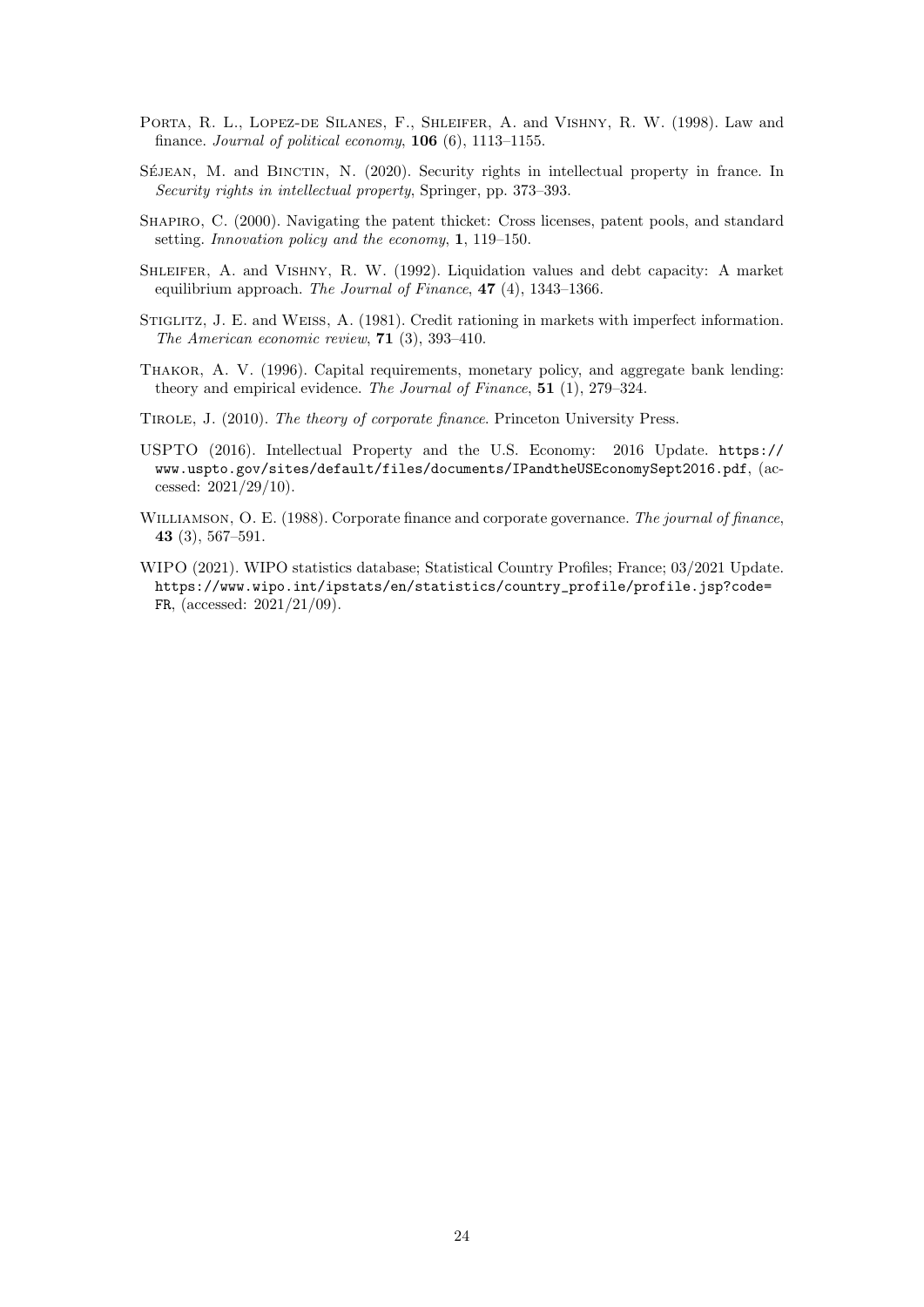# Tables from the main part

| IP right                         | <b>Trademark</b>                                                                                     | Patent                                                                 | Design                                                                 | Copyright                                                                                       |
|----------------------------------|------------------------------------------------------------------------------------------------------|------------------------------------------------------------------------|------------------------------------------------------------------------|-------------------------------------------------------------------------------------------------|
| Subject<br>matter                | Disinct signs that<br>distinguish companies<br>(i.e., brands, words,<br>drawings, and/or<br>symbols) | Technical<br>invention                                                 | Aesthetic creative<br>forms and non-<br>functional product<br>features | Author right,<br>rights of<br>personality                                                       |
| Conferred<br>rights              | Exclusive right to<br>use the trademark<br>and prevent use for<br>similar goods/services             | Exclusive right to<br>make, use, and sell<br>the patented<br>invention | Exclusive right to<br>use the design                                   | Exclusive right<br>to use, reproduce<br>communicate to<br>the public, or<br>licensing of rights |
| Requirement                      | Distinctiveness,<br>use in commerce                                                                  | Novelty, material,<br>non-obviousness,<br>industrial application       | Similar to patents<br>(lower threshold)                                | Originality of the<br>work, irrespective<br>of its literary or<br>artistic merit                |
| Activation                       | Register entry<br>(unexamined)                                                                       | Examination                                                            | Register entry<br>(unexamined)                                         | Automatic upon<br>creation                                                                      |
| Protection<br>length             | $10$ years                                                                                           | 1 year                                                                 | 1 year                                                                 | 70 years (for<br>authors: lifetime<br>plus 70 years)                                            |
| Max. renewals                    | indefinite                                                                                           | 20 years                                                               | $25$ years                                                             |                                                                                                 |
| Maintenance/<br>activation costs | $_{\text{low}}$                                                                                      | high                                                                   | high                                                                   | none                                                                                            |
| <b>Benefits</b>                  | Promotes quality<br>and competition;<br>information provider                                         | Incentive to innovate:<br>Knowledge protection<br>and diffusion        | Provides means<br>for product<br>differentiation                       | Induce creativity<br>by providing<br>protection                                                 |

<span id="page-25-0"></span>Table 1: Intellectual property rights: Definitions and Occurrences

Notes: The table defines the four most common IP right types, i.e., trademarks, patents, designs, and copyrights. For comparability, distinct definition criteria are displayed, such as the object which is subject to protection, the basic requirements that need to be fulfilled to obtain the right, the actual procedural steps needed for activation, the protection length without renewals after grant, the maximum number of renewals, i.e., the maximum protection length, and a qualitative assessment of the average costs to activate and maintain the IP right. All of these definitions comprise IP rights filed and regitstered in Europe, i.e., at the EPO, EUIPO, or national IP offices. In general, these features also apply in other main IP jurisdictions, such as the US, Japan, or Korea. The only notable difference is that in the US, trademarks ownership is not granted on a first-to-file but on a first-to-use approach. Further, US trademarks are subject to a formal examination process.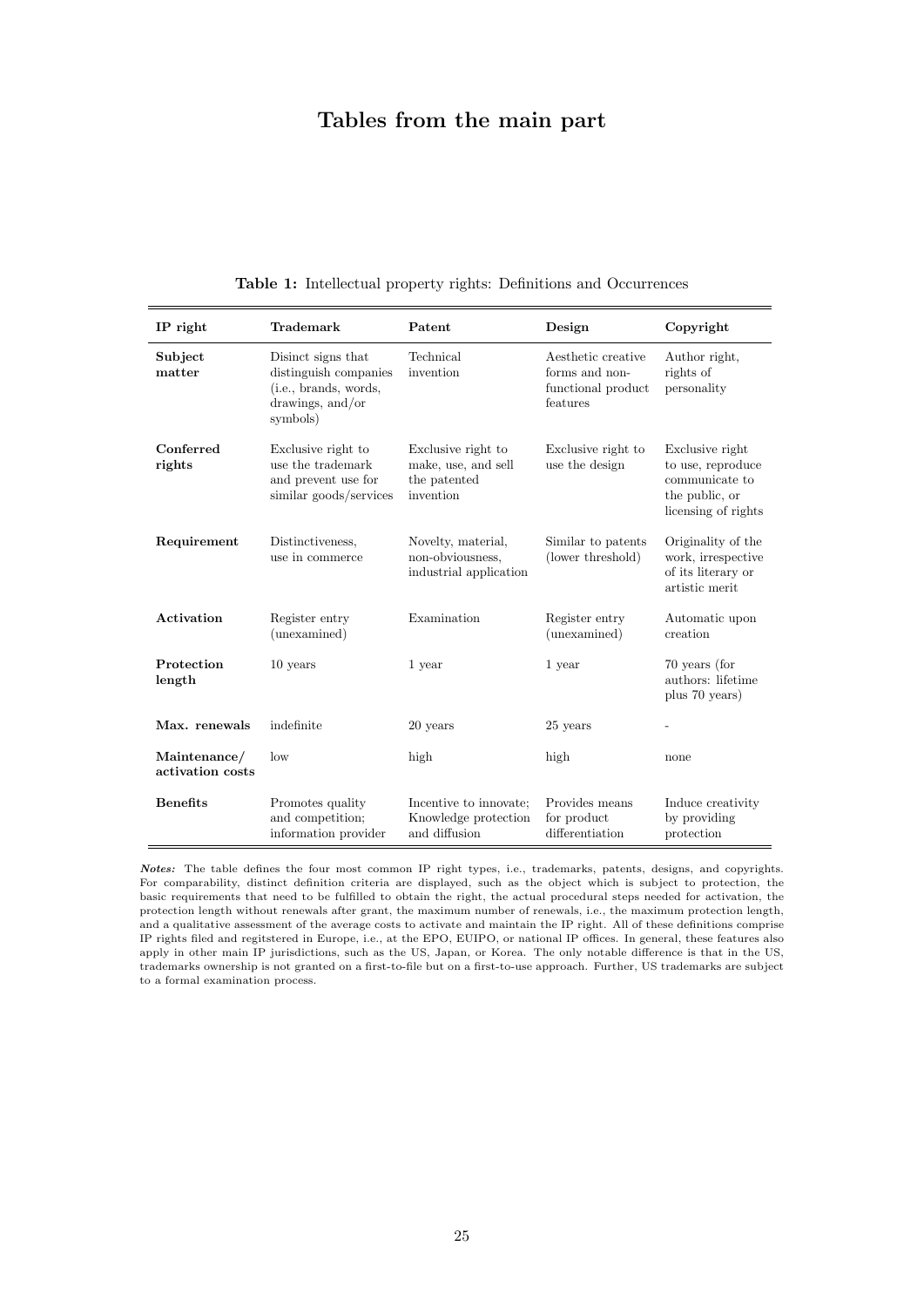<span id="page-26-0"></span>

| Pleadgable IP types             | Germany                                                   | Japan                                          | USA                                             | France                                          |
|---------------------------------|-----------------------------------------------------------|------------------------------------------------|-------------------------------------------------|-------------------------------------------------|
| Industrial property             | Yes                                                       | $Y$ es                                         | Yes                                             | Yes (no collective TMs)                         |
| Copyrights                      | $\mathcal{S}^{\circ}$                                     | Yes                                            | $Y$ es                                          | Yes                                             |
| Common security vehicles        |                                                           |                                                |                                                 |                                                 |
| Pledge of rights                | Yes                                                       | Yes                                            | Yes                                             | Yes                                             |
| Security assignment             | $Y$ es                                                    | Yes ('mortgage')                               | $\overline{R}$                                  | Yes ( 'fducia')                                 |
| Establishing a contract         |                                                           |                                                |                                                 |                                                 |
| Registration                    | No requirements                                           | Mortgage: not possible<br>Pledge: mandatory    | Mandatory for some<br>states and $\rm IP$ types | Mandatory for most IPR;<br>advisable for lender |
| Exploitation rights             | via back-licensing)<br>(automatically or<br>With borrower | Mortgage: with borrower<br>Pledge: with lender | With lender                                     | With borrower                                   |
| Maintenance duties              | With borrower                                             | With borrower                                  | With borrower                                   | With borrower                                   |
| Resolving a contract in default |                                                           |                                                |                                                 |                                                 |
| Outside Insolvency              | Pledge: public auction<br>Security: free choice           | Free choice                                    | Public auction                                  | Free choice                                     |
| In Insolvency                   | Debated                                                   | Free choice                                    | Public auction                                  | Free choice                                     |

Table 2: Intellectual property rights as loan collateral across the world Table 2: Intellectual property rights as loan collateral across the world *Notes:* The table provides on overview on the legal framework of IPR as collateral in for jurisdictions, i.e., France, Germany, Japan, and the US. It first shows four commonly pledgable IP types for each country i.e., tra Notes: The table provides on overview on the legal framework of IPR as collateral in for jurisdictions, i.e., France, Germany, Japan, and the US. It first shows four commonly pledgable IP types for each country i.e., trademarks, patents, designs, and copyrights. Followed by the most frequent security vehicles in each jurisdiction: pledge of rights and security assignment. In the second half of the table, the establishment as well as the resolution of loan contracts collateralized by IPR. First, the establishment of such a loan contract results in certain (maintenance) duties and (exploitation) rights. Second, the resolution in case of a default brings up the question of whether the lender is allowed to freely decide on the future of the seized IPR.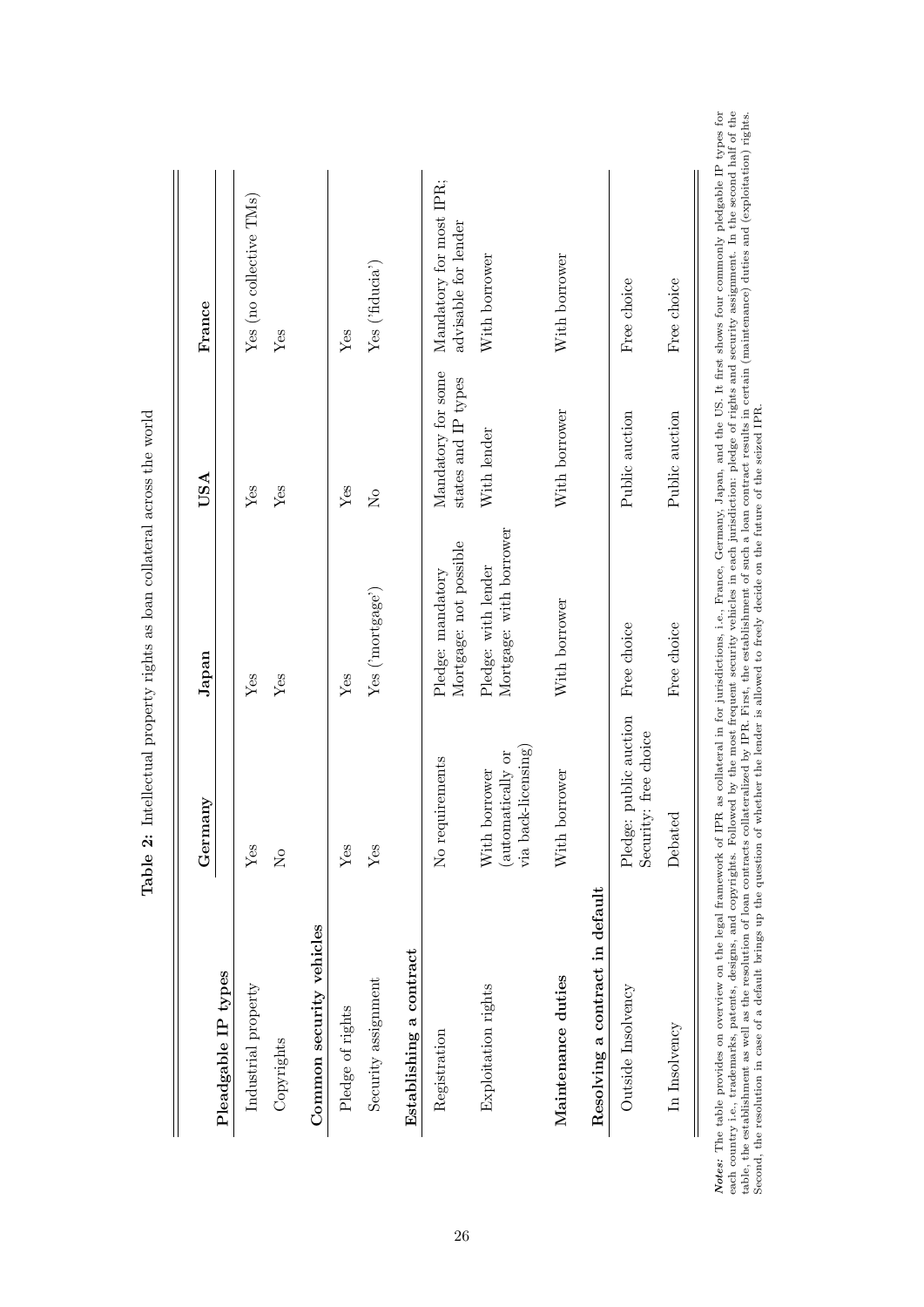

Figures from the main part

<span id="page-27-0"></span>

Notes: The graph displays the value added (GDP) of IPR-intensive sectors as a fraction of total GDP for the EU28 countries, the US, Korea, Germany, France, and the UK. For EU28 and the three European countries we use 2014-2016 averages obtained from [EPO and EUIPO](#page-22-18) [\(2019\)](#page-22-18). For the US, 2014 values are used from [USPTO](#page-24-9) [\(2016\)](#page-24-9). For the Korean data, we use 2015 values obtained from [KIIPO](#page-23-20) [\(2019\)](#page-23-20). The three sources define IPR-intensive sectors in detail. Values are computed for the four main IPR categories separately and the total of all IP-intensive sectors. GDP shares do not identify overlaps in the contribution to total GDP. For the US, no data on the design-intensive sectors were available.

<span id="page-27-1"></span>

Figure 2: Overview: Patent pledging entities in NE, SE, FR (2000-2018)

Notes: The graph displays total number of legal entities, possibly including individuals and firms, that engage in at least one loan agreement using patents as collateral. Numbers are displayed separately for the Netherlands, Sweden, and France. The time frame covered is 2000 until 2018, however, for Sweden (no data post 2016) and France (no data prior to 2005) data is not available for the full time frame. Own compilation based on data from [Gill and Heller](#page-22-14) [\(2022\)](#page-22-14).